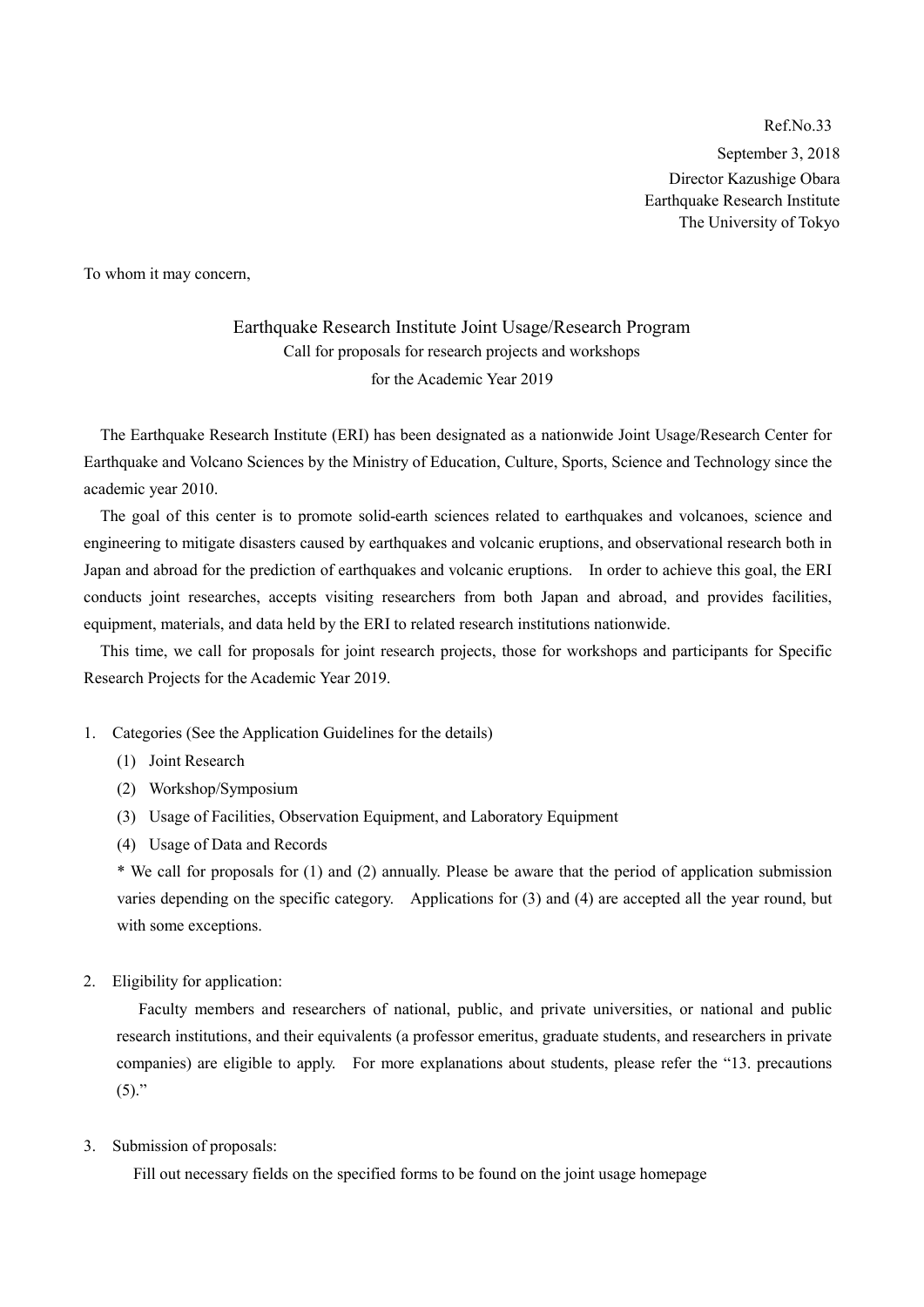#### [\(http://www.eri.u-tokyo.ac.jp/en/joint-usage-top/\)](http://www.eri.u-tokyo.ac.jp/en/joint-usage-top/) and submit the form online.

Please follow the procedure shown in the homepage on Web-application guideline [\(https://erikyodo.confit.atlas.jp/en/\)](https://erikyodo.confit.atlas.jp/en/)

- 4. Period of research: From April 2019 to March 2020.
- 5. Review Policy:

The Joint Usage Committee of the ERI will review the submitted applications. It is important that the content of the research plan follows the intent of the category for the joint usage/research program. It is required that a proposed project/workshop has relevance to the researches conducted in the ERI and/or to the facilities, equipment, records and data provided by the ERI. Applications are reviewed by all members of the Joint Usage Committee from several research fields.

For specific research projects (A), (B), and (C), the ERI will compile submitted participation applications for each project and send them to each principal investigator of the project. The principal investigator should submit a proposal for review by summarizing the application information before mid-November.

- 6. Application Deadline: October 31, 2018 (Wed).
- 7. Submission of Letter of Consent:

All members of a "1. Joint Research," except those who belong to the ERI, must submit a Letter of Consent (Form C-2a-E) by the project. Please submit one with signature of the head of your affiliated institution within two weeks after you submitted application by postal mail to the mailing address shown at the end of this document. In case that an applicant moves to a new institution, he/she should submit a Letter of Consent signed by the head of the new place without delay.

Submission of the Letter of Consent is not required for the one applying for "2. Workshop/Symposium,"

"3. Usage of facilities, observation equipment, and laboratory equipment" or "4. Usage of data and records."

Researchers who belong to ERI do not need to submit the letter of the consent.

8. Submission of Confirmation of Research Ethics form:

The Confirmation of Research Ethics form (Form C-2b-E) must be submitted by the all participants for "1. Joint Research", "3. Usage of facilities, observation equipment, and laboratory equipment", and "4. Usage of data and records".

 Submission of the form is not required for the participants for "2. Workshop/Symposium". Members of the University of Tokyo do not have to submit the form, either. Please send a signed Confirmation of Research Ethics form by postal mail to the mailing address shown at the end.

9. Review Results:

The Joint Usage Committee of the ERI will evaluate all applications, and principal investigators of the projects will be informed the results before late March, 2019.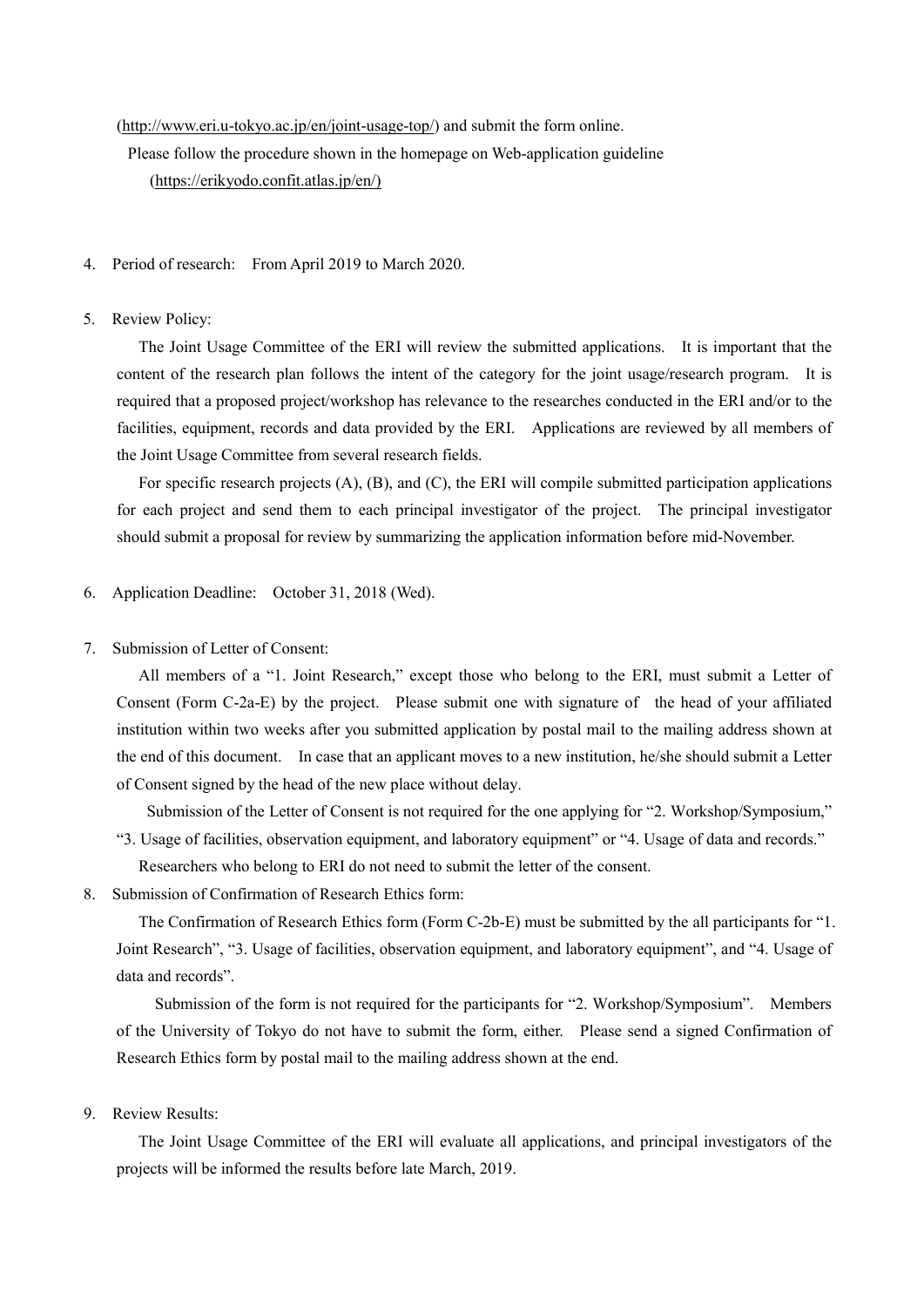#### 10. Funds for research/workshop:

The ERI will make expenditures for research/workshop expenses (travel costs, consumables and service fees) within its budget. Expense for equipment is not allowed basically. Please check the definition and examples of the equipment and the consumable in "13. precautions (6)."

#### 11. Acknowledgements:

On publishing papers based on the results of the researches performed under the ERI's joint usage/research program, please acknowledge the program in the paper. Also, please provide a copy of the paper to the ERI.

#### 12. Lodging facilities:

The ERI is not equipped with lodging facilities. Please arrange accommodations by yourself.

- 13. Precautions: (1) When using facilities, comply with the rules of the ERI as well relevant laws, and follow the directions of the director for better management and safety.
	- (2) Keep in adequate contact with and follow the orders of the contact person and/or related members in the ERI when executing budget, implementing research, and using equipment.
	- (3) Losses and damages suffered by participants of the joint research projects or users of the equipment from outside the University of Tokyo shall be covered by their institution, and the University of Tokyo is not liable for them. A student participating in a joint research project should take out an accident insurance. If provided equipment or accessories are damaged or lost, repairs or replacement will be made in the sole responsibility of the user. If defects are found after a device is returned, repair fee maybe claimed.
	- (4) If you create intellectual property through this joint usage program, please inform the contact person at the ERI and research group members before making a copyright or patent application. Additionally, please contact the intellectual property department of your affiliated institution. Division of rights and the application procedures will be determined following discussion among related parties.
	- (5) Graduate students may participate in the projects as members of a research group with acceptance of his / her supervisor, but they cannot be a principal investigator. Graduate students may, however, apply as a principal investigator to use facilities, equipment, and data. Undergraduate students cannot participate in the projects, but can be a "research assistant" by request of the principal investigator. A letter of consent is needed for the "research assistant", too. Please contact the "Research Support Team" if you want to add a new "research assistant".
	- (6) A material that is durable more than one year and costs more than ¥100,000 per one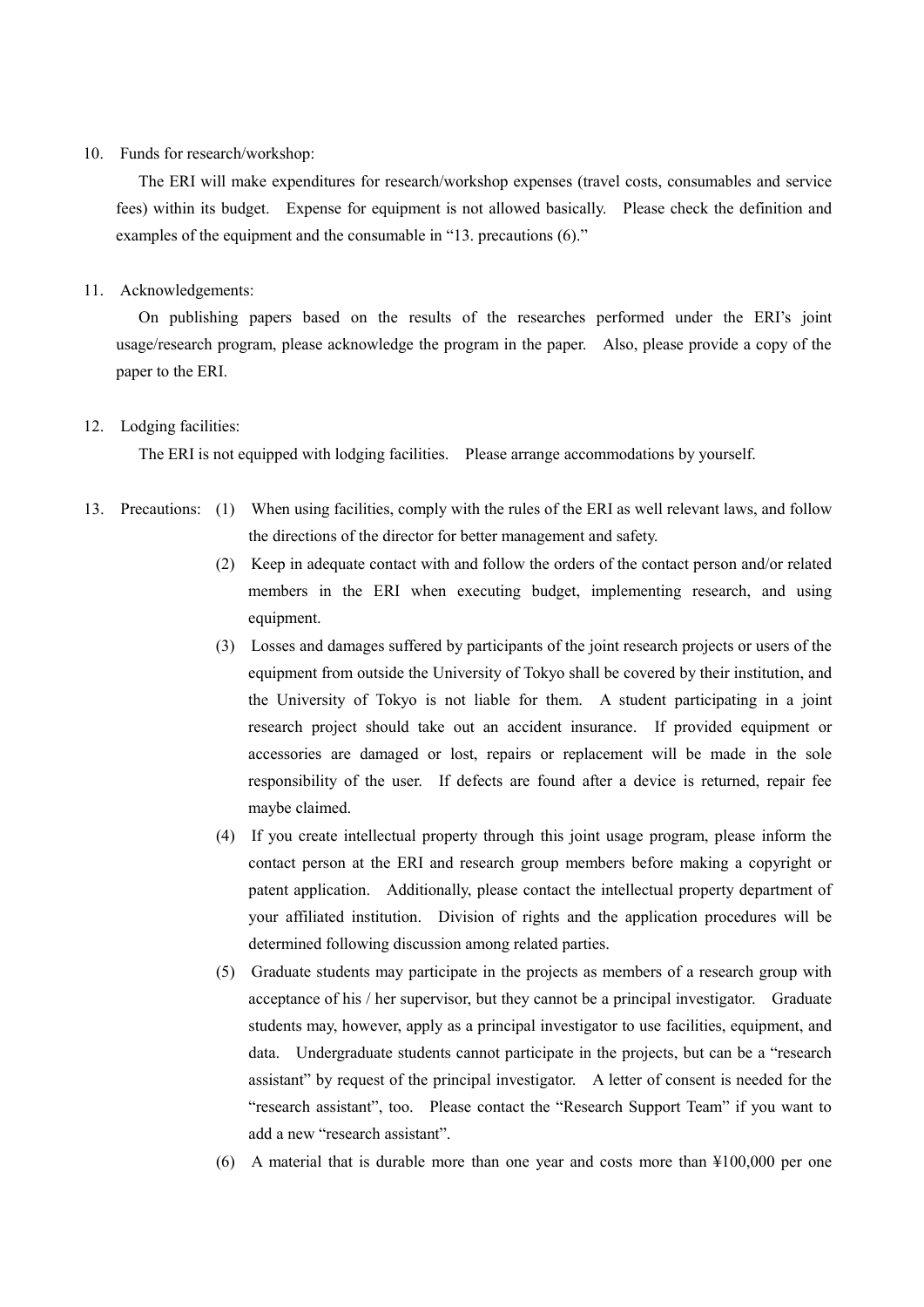piece/set is considered as the equipment. Batteries/cells, chemicals, or software are, however, handled as the consumable, even if they are expensive. Please contact to the Research Support Team (Joint Usage Section), if it is difficult to decide.

(7) If you have any other inquiries with regard to the joint usage program, please ask the Research Support Team (Joint Usage Section).

> [Contact Information] 1-1-1 Yayoi, Bunkyo-ku, Tokyo 113-0032 Earthquake Research Institute, the University of Tokyo Research Support Team (Joint Usage Section) Phone: 03-5841-1769, 5710 FAX: 03-5689-4467 Email: [k-kyodoriyo@eri.u-tokyo.ac.jp](mailto:k-kyodoriyo@eri.u-tokyo.ac.jp)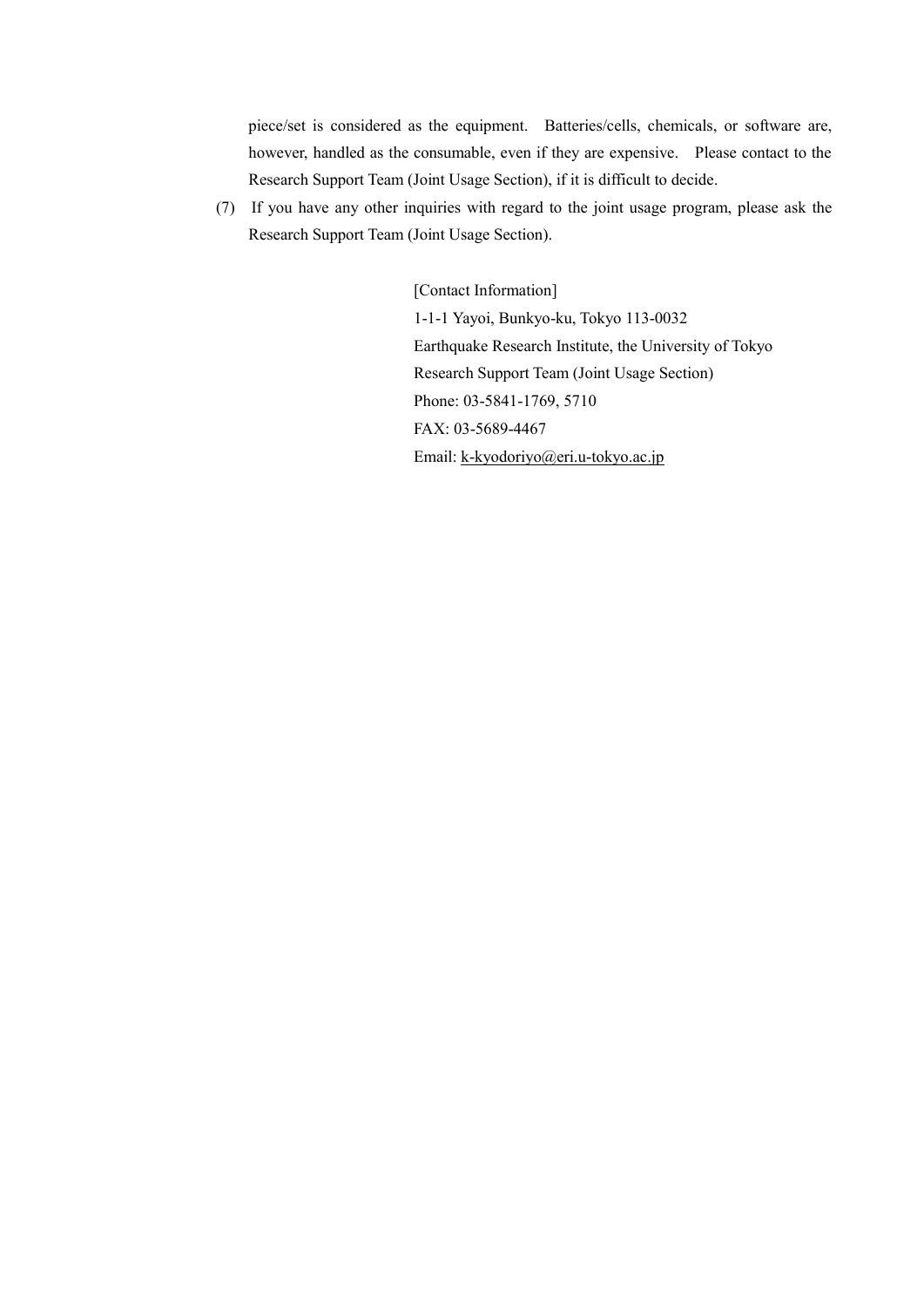#### Application Guidelines

 In order to facilitate researches in the fields relevant to earthquakes and volcanoes across Japan, the Earthquake Research Institute conducts various joint usage/research programs. Applications for joint researches are accepted annually.

Please refer to the explanations in the following, and apply online web system from the site

<http://www.eri.u-tokyo.ac.jp/en/joint-usage-top/>

Forms required for applications and related information are posted to the above URL.

 If you apply for usage of equipment, please arrange a plan for the usage with a person in charge for the equipment at the ERI before submitting an application.

#### 1. Joint Research

(1) Specific Research Project (A):

Specific Research Project (A) is for research projects that already have funds other than that by the joint [usage/research](http://www.eri.u-tokyo.ac.jp/wp-content/uploads/2017/08/H30_T-2A_E.pdf) program. Individual projects are being conducted nationwide by the ERI and/or other institutions. We call for applications to participate in these projects.

 Research projects in this category are listed in Appendix A. Expenses to work for the projects will be supported.

An applicant should contact the principal investigator of the project or the contact person of the project at the ERI that he/she wishes to join to arrange research plan and submits the participation application (Form T-3B-E).

 With regard to the joint research program based on "Promoting the Earthquake and Volcano Hazards Observation and Research Program (proposition)" (referred to as "Earthquake and Volcano Hazard Mitigation Research", hereafter) (A-01), call for registrations of projects and call for proposal will be placed in January of 2019 or after, because the proposition will finish at the end of this fiscal year.

#### (2) Specific Research Project (B):

 The projects in this category include those planned by individual researchers or research groups with the aim of forming future large-scale projects. Those who wish to participate in these projects are invited for application. The projects in this category are not currently [supported by large-scale project-funds](http://www.eri.u-tokyo.ac.jp/wp-content/uploads/2017/08/H30_T-2B_E.pdf) such as the "[Earthquake and Volcano Hazard Mitigation Research.](http://www.eri.u-tokyo.ac.jp/wp-content/uploads/2017/08/H30_T-2B_E.pdf)" Exploratory or international/interdisciplinary [subjects are registered as in Appendix B.](http://www.eri.u-tokyo.ac.jp/wp-content/uploads/2017/08/H30_T-2B_E.pdf)

 Those who are interested in joining the project should inquire about the details of the research project with the principal investigator of it or the contact person of the project at the ERI. Those who wish to join the research projects listed in Appendix B should submit application form T-3B-E.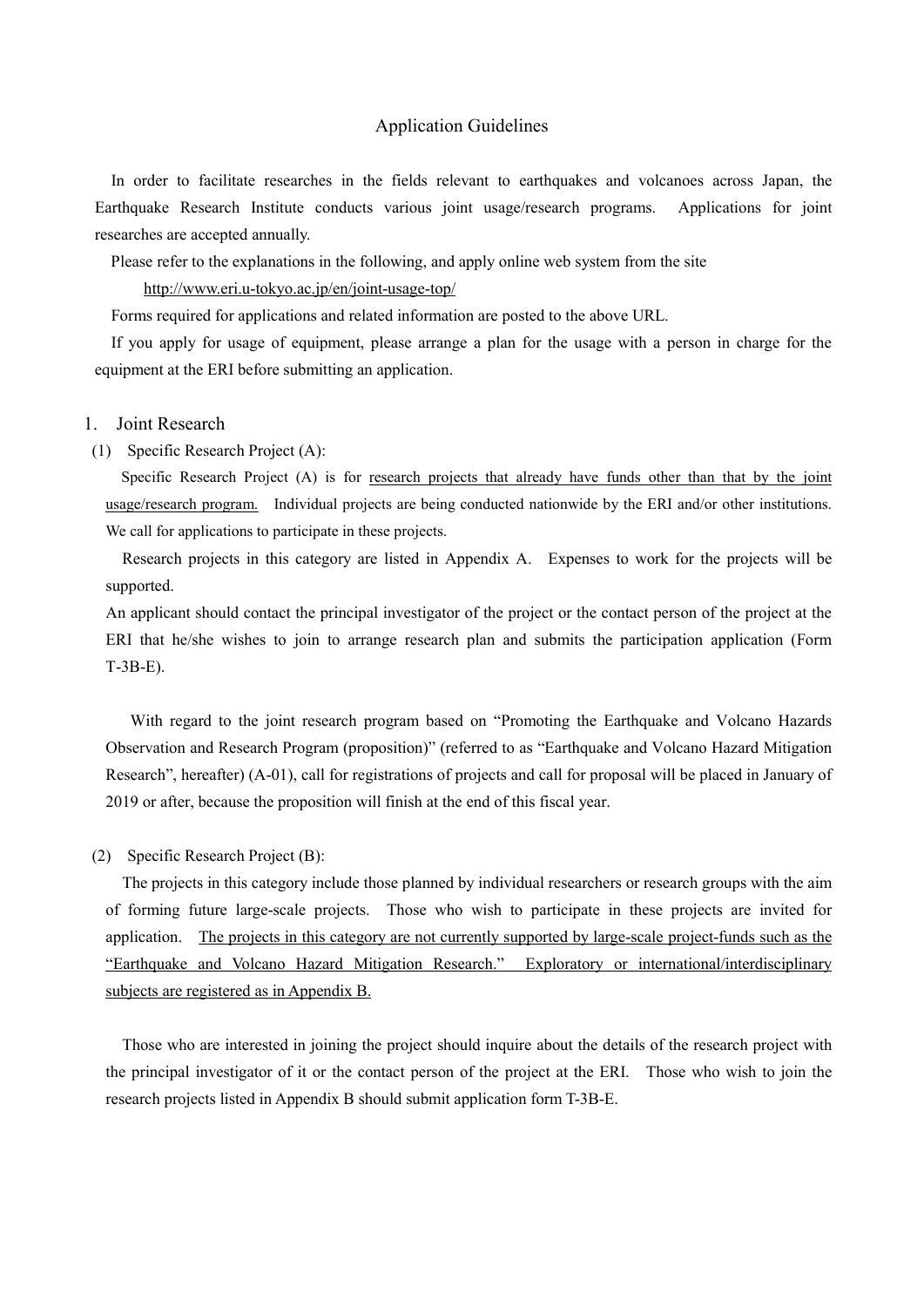#### (3) Specific Research Project (C):

 The projects in this category include those operated with funding other than joint usage/research program but the ERI approved as projects that belong to the program. The projects are listed in Appendix C.

 Those who are interested in participating a project should inquire about the details of the research content with the principal investigator of it or the contact person of the project at the ERI. Those who wish to join the research projects listed in Appendix C should submit application form T-3B-E. Some research titles are open to applications at all times of a year.

#### (4) General Research Project:

 This category is for joint research projects conducted by small group of researchers formed from inside and outside of the ERI. Proposals that advance researches performed at the ERI further, or that stimulate research activities in the ERI are welcome. In addition, proposals that involve foreign visiting researchers accepted by the ERI's International Research Promotion Office for the joint usage/research program are given appropriate consideration. Proposals for researches that are not yet conducted at the ERI are also welcome. A principal investigator of a project must be a faculty member or researcher of university/institution other than the ERI, and at least a member of the ERI must be involved in the project. A principal investigator of a project should submit an application (Form G-1-E).

 A project in this category shall receive ¥500,000 or less for travel cost, consumables and services to conduct the research. However, appropriate considerations shall be made for research projects that require more than ¥500,000 by some reasons, which must be explained in the application.

 For researches conducted at the ERI, please see the "[2017 Handbook for Earthquake Research Institute, the](http://www.eri.u-tokyo.ac.jp/en/publication/handbook-of-eri/)  [University of Tokyo](http://www.eri.u-tokyo.ac.jp/en/publication/handbook-of-eri/)" or check the ERI website at [\(http://www.eri.u-tokyo.ac.jp/en/\)](http://www.eri.u-tokyo.ac.jp/en/).

 A principal investigator of a project must submit a project report (Form G-2-E) within 30 days of the completion of the research period through the online web system.

#### (5) Cooperative Study on Elucidation and Prediction of Earthquakes and Volcanic Eruptions:

 This category is for research projects related to items in "Earthquake and Volcano Hazard Mitigation Research." With regard to "Cooperative Study on Elucidation and Prediction of Earthquakes and Volcanic Eruptions", call for proposal will be placed in January of 2019 or after, because "Promoting the Earthquake and Volcano Hazards Observation and Research Program (proposition)" will finish in the end of this fiscal year and a new research program is being developed now.

#### (6) Cooperative Study on High Energy Geophysics Research:

 This category is for research projects related to items in "High Energy Geophysics Research." Proposals based on industry-academia collaboration are given high priorities, in particular with matching funds of the applicants themselves.

 Period of research for a project is one year, but it may be continued as long as three years. Research funds shall be ¥1,000,000 or less per research project per year. Expenses shall include travel costs and joint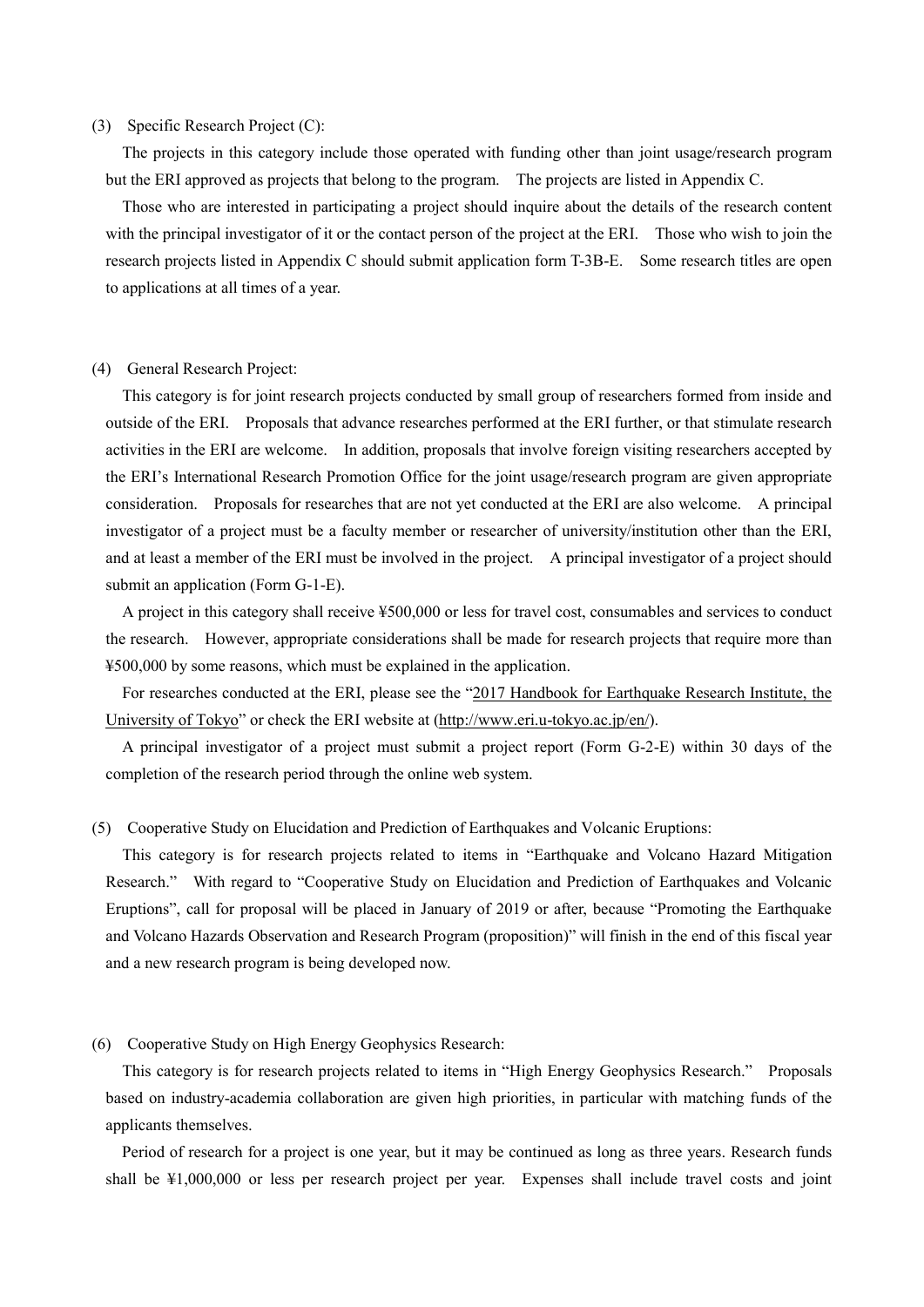research expenses (consumables and service fees).

 The Coordinating Committee of High Energy Geophysics Research conducts initial review of the proposals, and the Earthquake Research Institute Joint Usage Committee will make final decision regarding the review.

 A faculty member shall be the contact person at the ERI for accepted research projects. Principal investigator of a project should submit an application form H-1-E. All members of a project must submit a Confirmation of intellectual property (Form C-3-E). Those who submitted it once in FY 2016 - 2021, or belong to the University of Tokyo are not required to submit it.

 A principal investigator of a project must submit a project report (Form H-2-E) within 30 days of the completion of research period through the online web system. As for the projects in this category, acknowledgements for the joint usage/research program by the ERI must be included in publications and participants shall be obligated to submit reprints of the publications.

#### 2. Workshop/Symposium

 This category is for holding workshop and symposium for topics on earthquakes, volcanoes and related sciences. The length of a workshop or symposium is supposed as one to three days. The category includes summer school and other workshops that are expected to contribute to the development of the research community on earthquakes, volcanos and related field. A representative of workshop/symposium should submit an application (Form W-1-E). At least one member of the ERI must be included in the application as a contact person. The venue shall be in the ERI. If a workshop is to be held outside of the ERI (including overseas), please state the necessity for this clearly. And, if you accept to attend public people with the workshop, please select "open", otherwise select "closed".

 Domestic workshop/symposium will receive ¥1,000,000 or less, and international one will do ¥2,000,000 or less, per a workshop/symposium. The fund is spent to cover travel and printing costs.

 If major changes in the plan, such as a change of venue, are needed, those should be reviewed again at the Joint Usage Committee of the ERI. The representative of the workshop/symposium should submit a statement of the reason explaining the changes as soon as possible to the Research Support Team of the ERI.

 The Joint Usage Committee will evaluate the original proposal and the statement of the reason to decide whether to approve the changes or not.

 The representative to the workshop/symposium must submit a workshop/symposium report (Form W-2-E) within 30 days of the completion of the workshop/symposium through the online web system.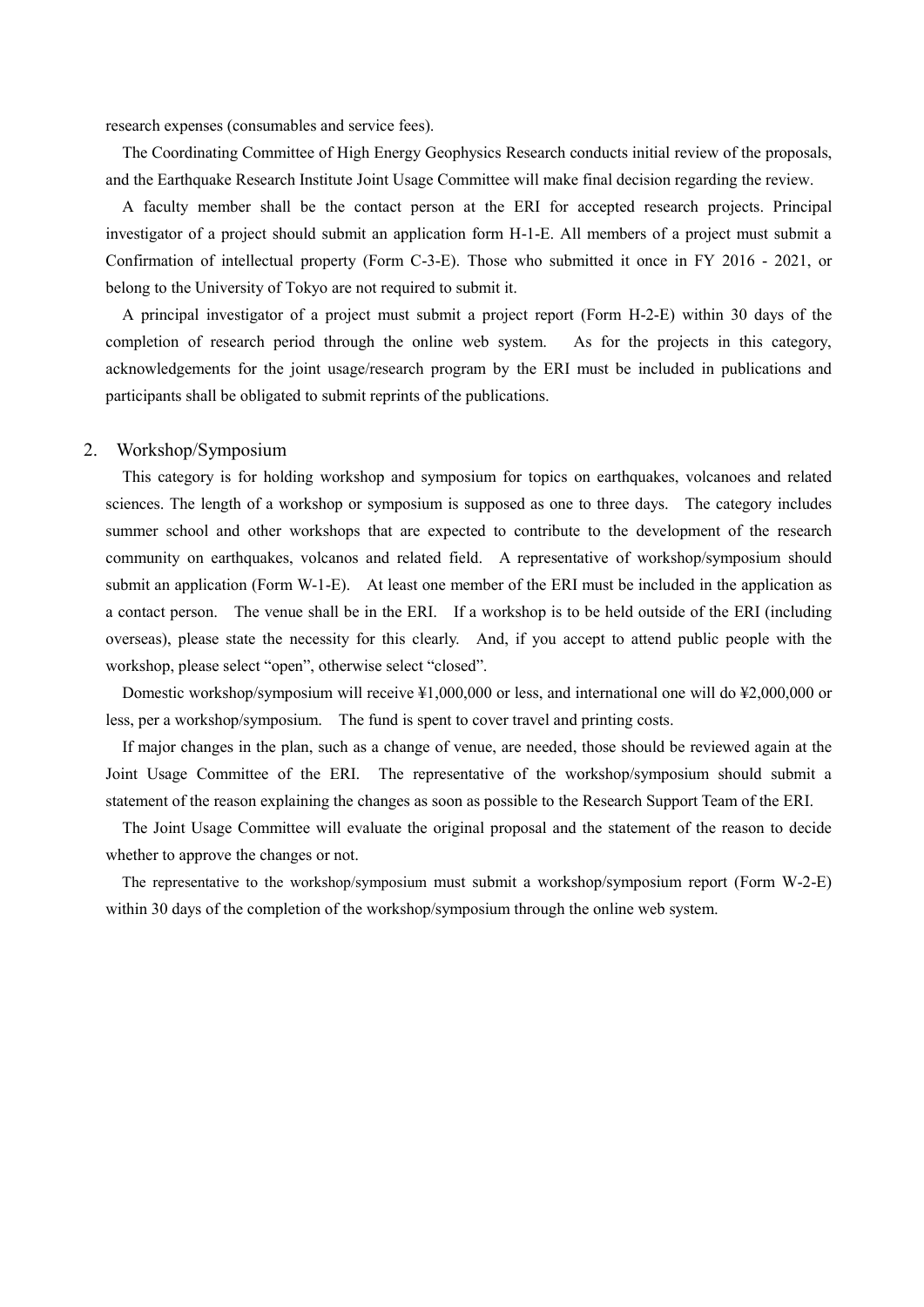#### 3. Usage of Facilities, Observation Equipment, and Laboratory Equipment

 Some of the facilities, observation equipment, and laboratory equipment managed by the ERI are available for joint usage. Available items are listed in Appendix J-3. Those who wish to use the items should contact the contact person at the ERI for arrangement, and submit an application (Form J-1-E). It is necessary to submit another form, a specified items lease form (Form C-1-E), to take observation equipment outside the institute. If funds are required to use these facilities, please apply to the general research project instead.

 A user of the item must submit a report (Form J-2-E) within 30 days of the completion of the usage of the items through the online web system.

#### 4. Usage of Data and Records

 Appendix J-4 is a list of earthquake and other earth science data and records, which are available for joint usage, managed by the ERI. Those who wish to use them should contact the contact person of the data and records at the ERI for arrangement, and submit an application (Form J-1-E) by the online system. Applications to use the computer system database of the Earthquake Information Center are accepted by the Earthquake Information Center homepage below.

 <http://wwweic.eri.u-tokyo.ac.jp/computer/manual/eic2015/index.php?English> If funds are required to use these data and records, please apply to the general research project instead.

 If you wish to receive national earthquake observation system data using satellite communications, please submit an application (Form S-1-E). In addition, please submit reports (Forms J-2-E, S-2-E) within 30 days of the completion of the research using the data and records through the online web system.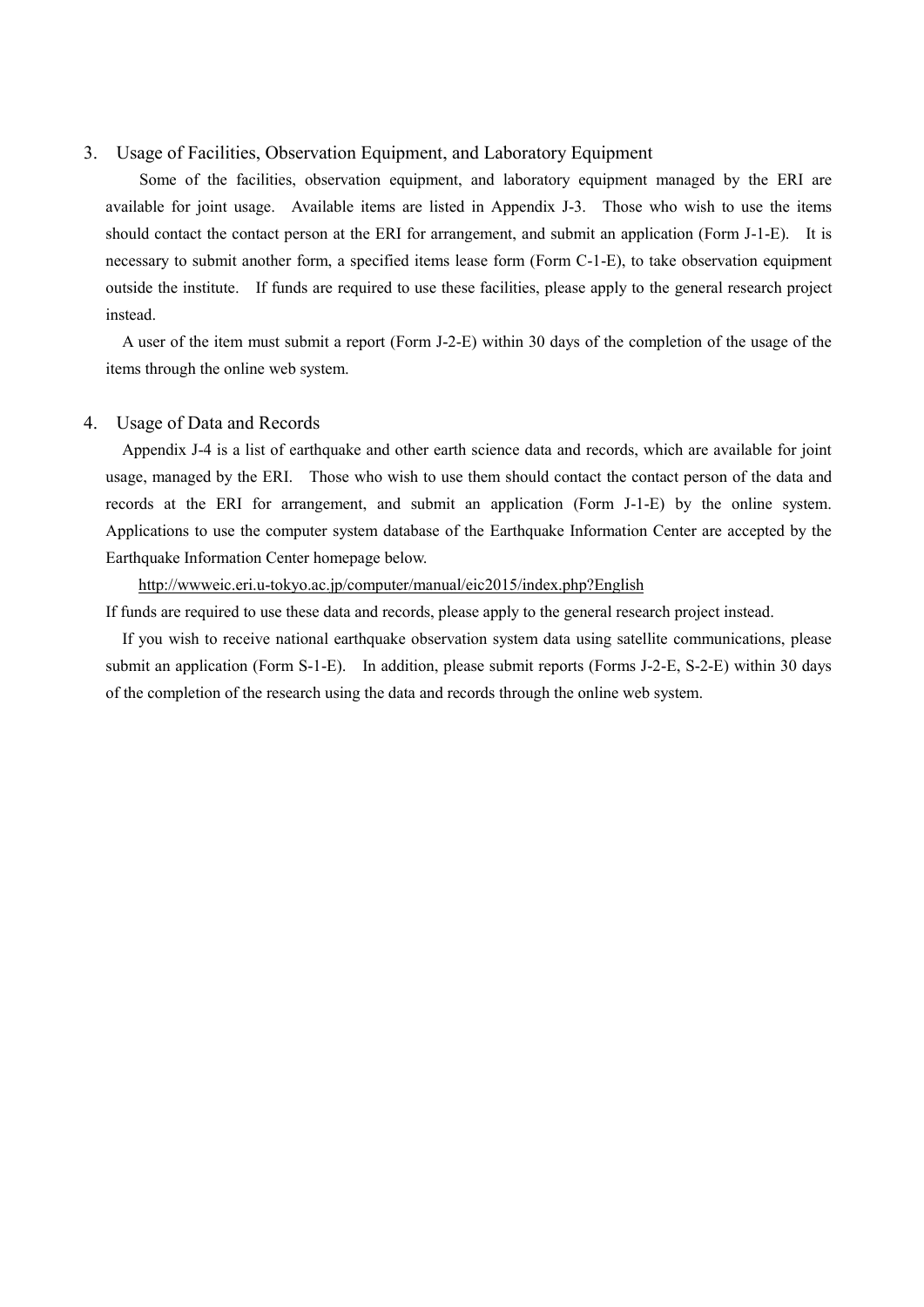# 【Appendix T-2A】 2019FY Specific Research Project (A) Titles

| Project code              | O Principle<br>investigator     | Details of the project and condition to participate in the project                                                                                                                                                                                                                                                                                                                                                                                                                                                                                                                                                                                                                                                                                                                                                                         |
|---------------------------|---------------------------------|--------------------------------------------------------------------------------------------------------------------------------------------------------------------------------------------------------------------------------------------------------------------------------------------------------------------------------------------------------------------------------------------------------------------------------------------------------------------------------------------------------------------------------------------------------------------------------------------------------------------------------------------------------------------------------------------------------------------------------------------------------------------------------------------------------------------------------------------|
| Project title             | <b>Contact Person</b><br>at ERI |                                                                                                                                                                                                                                                                                                                                                                                                                                                                                                                                                                                                                                                                                                                                                                                                                                            |
| 2019-A-02                 | <b>ODaisuke Suetsugu</b>        | This collaboration aims to reveal the structure and dynamics of the Earth's deep interior                                                                                                                                                                                                                                                                                                                                                                                                                                                                                                                                                                                                                                                                                                                                                  |
| Structure and dynamics    | (JAMSTEC)                       | mainly by observational approach. We carry out long-term observation by geophysical                                                                                                                                                                                                                                                                                                                                                                                                                                                                                                                                                                                                                                                                                                                                                        |
| of Earth's deep interior  | · Hisayoshi Shimizu             | network in the Pacific region (Ocean Hemisphere Network) and seismic and/or<br>electromagnetic array studies both on land and seafloor, and contribute to the scientific<br>aim by analyzing data from these observations.                                                                                                                                                                                                                                                                                                                                                                                                                                                                                                                                                                                                                 |
|                           |                                 |                                                                                                                                                                                                                                                                                                                                                                                                                                                                                                                                                                                                                                                                                                                                                                                                                                            |
|                           |                                 | Project name of the financial base to conduct this specific research project:<br>Contribution to Global Seismographic Network Geophysical studies by using<br>submarine cables, TPC-1 and TPC-2.                                                                                                                                                                                                                                                                                                                                                                                                                                                                                                                                                                                                                                           |
| 2019-A-03                 | OKazushige Obara                | Our research will shed light on the mystery of "slow earthquakes", which have been                                                                                                                                                                                                                                                                                                                                                                                                                                                                                                                                                                                                                                                                                                                                                         |
| Science of Slow           | (Earthquake                     | detected in succession in recent years. This will require an approach integrating the                                                                                                                                                                                                                                                                                                                                                                                                                                                                                                                                                                                                                                                                                                                                                      |
| Earthquakes               | Research Institute)             | conventional fields of geophysics, seismology, and geodesy with materials science and                                                                                                                                                                                                                                                                                                                                                                                                                                                                                                                                                                                                                                                                                                                                                      |
|                           | · Kazushige Obara               | non-equilibrium statistical physics, among others. By explaining the mechanisms,<br>environmental conditions and principles of slow earthquakes, our goal is to accelerate a<br>unified understanding of all earthquake events, from low-speed deformation to high-<br>speed slip, and at the same time, to rebuild the way research is conducted on<br>earthquakes. We collaborate with many researchers not only in Japan but also in various<br>countries in the world in order to clarify (A) mechanisms involved in the occurrence of<br>slow earthquakes, (B) environment in which slow earthquakes occur, and (C) principles<br>by which slow earthquakes occur. We welcome research collaborators who are<br>interested in this project [Table A-03]. If your proposal is accepted, a part of the travel<br>fee will be supported. |
|                           |                                 | URL:http://www.eri.u-tokyo.ac.jp/project/sloweq/                                                                                                                                                                                                                                                                                                                                                                                                                                                                                                                                                                                                                                                                                                                                                                                           |
|                           |                                 | <b>Eligibility for application:</b>                                                                                                                                                                                                                                                                                                                                                                                                                                                                                                                                                                                                                                                                                                                                                                                                        |
|                           |                                 | Faculty members and researchers of national, public, and private universities, or<br>national and public research institutions, and their equivalents are eligible to apply.                                                                                                                                                                                                                                                                                                                                                                                                                                                                                                                                                                                                                                                               |
|                           |                                 | Project name of the financial base to conduct this specific research project :<br>2016-2020 Japan Society for the Promotion of Science, Grant-in-Aid for Scientific<br>Research on Innovative Areas "Science of Slow Earthquakes"                                                                                                                                                                                                                                                                                                                                                                                                                                                                                                                                                                                                          |
| 2019-A-04                 | OKazuo Nakahigashi              | We conduct bathymetric and seismic surveys, and a seismic and magnetic observation                                                                                                                                                                                                                                                                                                                                                                                                                                                                                                                                                                                                                                                                                                                                                         |
| Upper mantle structure of |                                 | (Tokyo University of in the northern Okinawa Trough. We will try to elucidate the relationship between the                                                                                                                                                                                                                                                                                                                                                                                                                                                                                                                                                                                                                                                                                                                                 |
| the northern Okinawa      | Marine Science and              | earthquake occurrence and the inhomogeneity structure of the upper mantle, and                                                                                                                                                                                                                                                                                                                                                                                                                                                                                                                                                                                                                                                                                                                                                             |
| Trough                    | Technology)                     | propose a large earthquake occurrence model in the northern Okinawa Trough. In                                                                                                                                                                                                                                                                                                                                                                                                                                                                                                                                                                                                                                                                                                                                                             |
|                           | · Tomoaki Yamada                | addition, we will compare with the 2016 Kumamoto earthquake and contribute to the<br>understanding of the inland earthquake occurrence model.                                                                                                                                                                                                                                                                                                                                                                                                                                                                                                                                                                                                                                                                                              |
|                           |                                 | Project name of the financial base to conduct this specific research project:                                                                                                                                                                                                                                                                                                                                                                                                                                                                                                                                                                                                                                                                                                                                                              |
|                           |                                 | Grant-in-Aid for Scientific Research (B)                                                                                                                                                                                                                                                                                                                                                                                                                                                                                                                                                                                                                                                                                                                                                                                                   |
|                           |                                 | Upper mantle structure and its implications for the earthquake occurrence and the back-<br>arc rifting in the Okinawa Trough                                                                                                                                                                                                                                                                                                                                                                                                                                                                                                                                                                                                                                                                                                               |
|                           |                                 |                                                                                                                                                                                                                                                                                                                                                                                                                                                                                                                                                                                                                                                                                                                                                                                                                                            |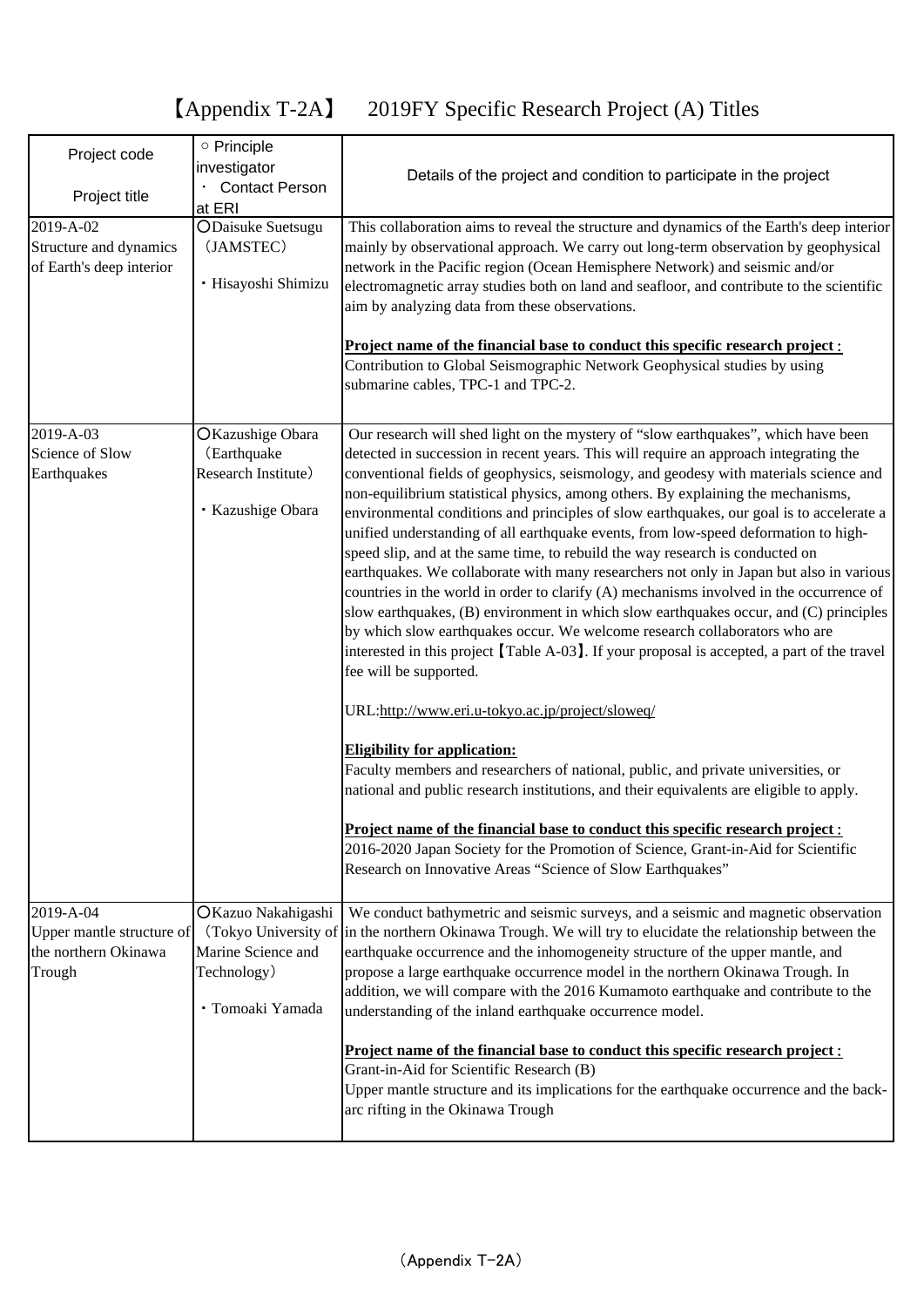| Project code             | ○ Principle           |                                                                                             |
|--------------------------|-----------------------|---------------------------------------------------------------------------------------------|
|                          | investigator          | Details of the project and condition to participate in the project                          |
| Project title            | <b>Contact Person</b> |                                                                                             |
|                          | at ERI                |                                                                                             |
| 2019-A-05                | ONaoshi Hirata        | In our country, more than 1,000 seismic stations have been continuously acquiring           |
| Intelligent seismic data | (Earthquake)          | high-resolution digital seismic data. A large amount of instrumentally measured             |
| processing based on      | Research Institute)   | vibration data, which can be so-called big-data, will be available in near future. The      |
| integration of next-     |                       | data consist of both the conventional high quality seismic data by well-calibrated          |
| generation seismic       | · Hiromichi Nagao     | seismometers and many kinds of new vibration data measured by accelerometers based          |
| observations and the     |                       | on Micro Electro Mechanical Systems (MEMS), which are installed in such as                  |
| forefront of Bayesian    |                       | infrastructures, lifelines and smartphones. This project, which consists of the three       |
| statistics               |                       | research topics shown in the attached table [Table A-05], aims to develop,                  |
|                          |                       | collaborating with the forefront of Bayesian statistics, a set of algorithms that enable us |
|                          |                       | to comprehensively analyze the seismic data obtained by sensors of various types. This      |
|                          |                       | project will eventually contribute to prevention/mitigation of seismic disasters and        |
|                          |                       | clarification of earthquake phenomena.                                                      |
|                          |                       |                                                                                             |
|                          |                       | <b>Requirement for participation:</b>                                                       |
|                          |                       | Applicants must contribute to the promotion of the JST CREST project that this              |
|                          |                       | collaborative research bases.                                                               |
|                          |                       |                                                                                             |
|                          |                       | <u>Project name of the financial base to conduct this specific research project:</u>        |
|                          |                       | JST CREST "Intelligent seismic data processing based on integration of next-                |
|                          |                       | generation seismic observations and the forefront of Bayesian statistics"                   |
|                          |                       |                                                                                             |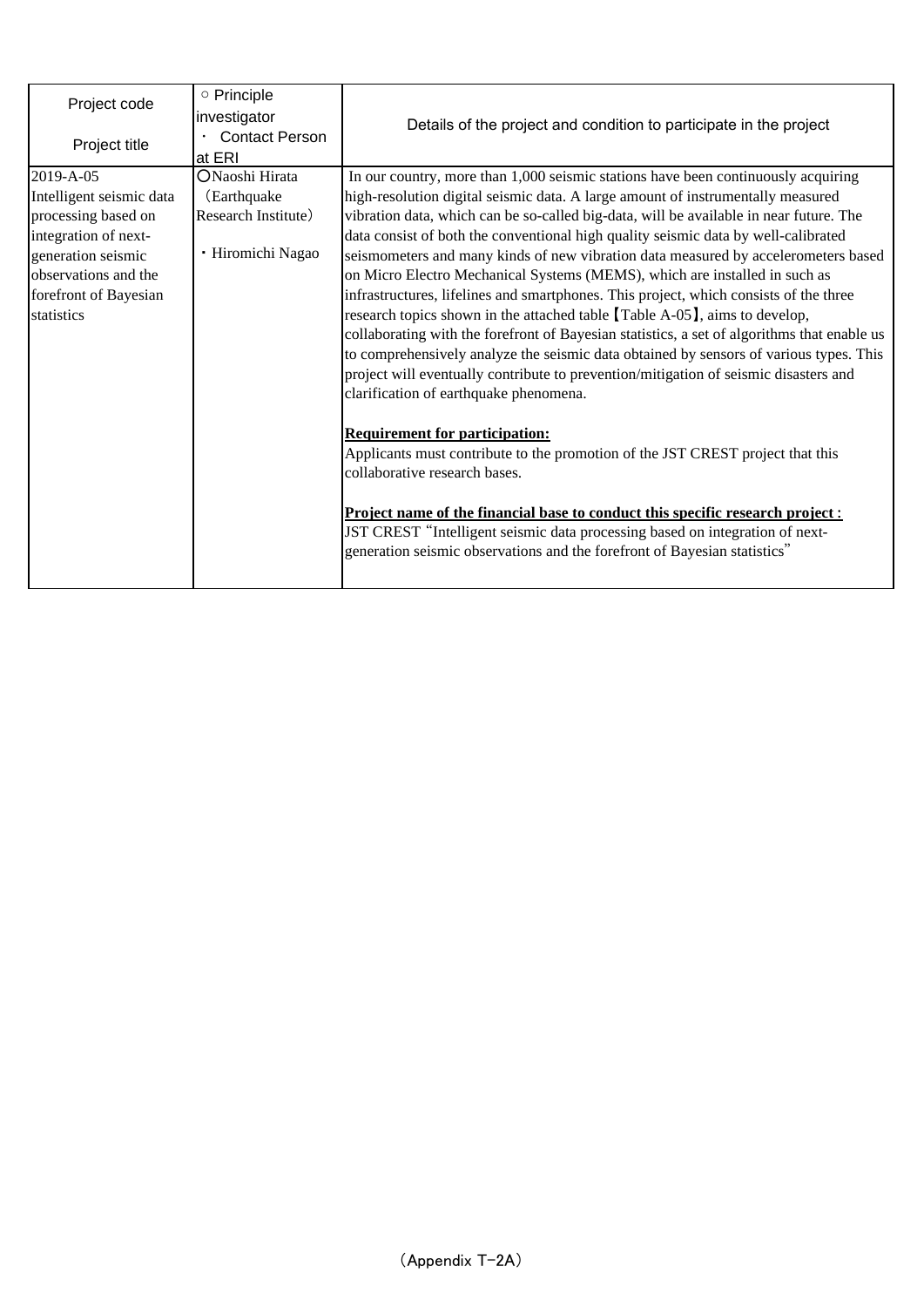#### PI Institution Research Project A0101 Kazushige Obara, Akiko Takeo Earthquake Research Institute, The University of Tokyo Study on activity pattern of deep slow earthquakes based on inland broadband seismograph observations A0102 Kazushige Obara, Aitaro Kato Earthquake Research Institute, The University of Tokyo Study on activity pattern of deep slow earthquakes based on inland very dense array observations by using short-period seismometers A0103 Youichi Asano National Research Institute for Earth Science and Disaster Resilience Temporary observation of regular and very low-frequency earthquakes for understanding on seismic behavior along the Ryukyu trench A0104 Sachiko Tanaka National Research Institute for Earth Science and Disaster Resilience Spatial and temporal changes in tidal modulation of low frequency tremor and very low frequency earthquakes A0105 Mamoru Nakamura University of the Ryukyus Study of spatiotemporal variation in tidal response of very low frequency earthquakes in the Ryukyu Trench A0106 Naoki Uchida Tohoku University Study on the interaction between various slip phenomena on the plate boundary A0107 Masatoshi Miyazawa Disaster Prevention Research Institute, Kyoto University Temporal changes of frictional parameters on the plate interface estimated by using dynamic triggering of tectonic tremor A0108 Yusuke Yamashita Disaster Prevention Research Institute, Kyoto University Study on modeling of shallow SSE based on ocean bottom pressure observations A0109 Masanao Shinohara Earthquake Research Institute, The University of Tokyo Study on activity pattern of shallow slow earthquakes based on offshore broadband seismological observations A0201 Hitoshi Hirose Kobe University GNSS Observations for crustal deformations due to slow slip events in southwest Japan (around the Bungo channel area etc.) A0202 Shinichi Miyazaki The University of Tokyo GNSS Observations for crustal deformations due to slow slip events in southwest Japan (Okinawa islands) and data assimilation to infer slip evolutions A0203 Takeshi Matsushima Kyushu University GNSS Observations for crustal deformations due to slow slip events in southwest Japan (remote islands) A0204 Takao Tabei Kochi University GNSS Observations for crustal deformations due to slow slip events in southwest Japan (Shikoku district) A0205 Kenichi Yamazaki Disaster Prevention Research Institute, Kyoto University GNSS Observations for crustal deformations due to slow slip events in southwest Japan (around the Kyushu area etc.) A0206 Yoshiyuki Tanaka The University of Tokyo Detection of crustal fluid flow associated with slow slip events A0207 Ryota Takagi Tohoku University Detecting slow slip events and understanding interaction with tremor activity based on GNSS data analysis A0208 Takeshi Kimura National Research Institute for Earth Science and Disaster Resilience Development of automated system for detection of slow slip events from continuous tilt and strain data A0209 Satoshi Itaba National Institute of Advanced Industrial Science and Technology Detection of shallow and deep SSE by onland and ocean area crustal movement records A01 Study on the mechanisms involved in the occurrence of slow earthquakes based on temporal inland and offshore observations (PI: Kazushige Obara, Earthquake Research Institute, The University of Tokyo) No A02 Study on physical mechanisms of slow earthquakes based on geodetic observations (PI: Hitoshi Hirose, Kobe University)

### 【Table A-03】 2019-A-03 Projects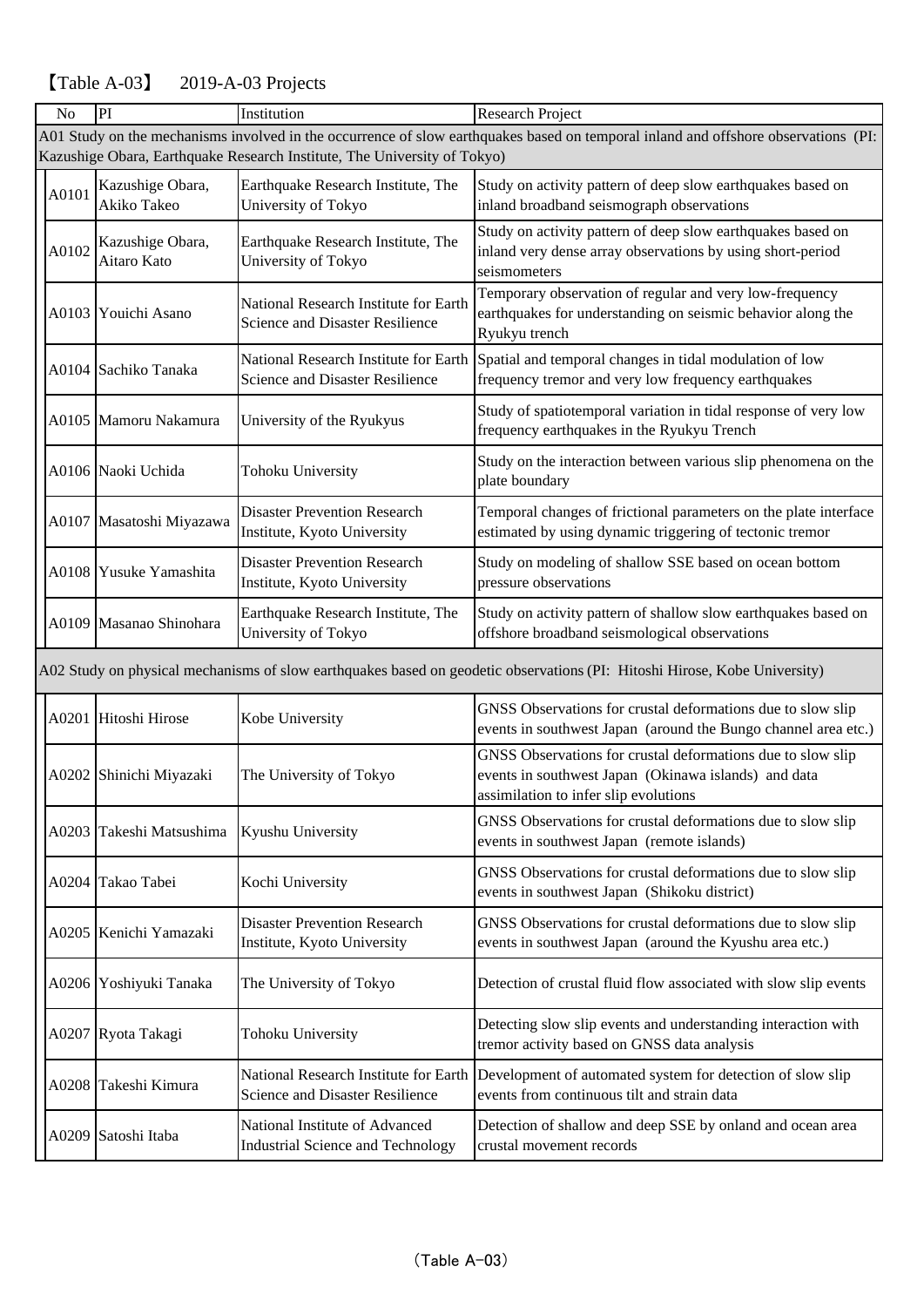| N <sub>o</sub>                                                                                                                                                                          | PI                                   | Institution                                                                     | Research Project                                                                                                                  |  |  |
|-----------------------------------------------------------------------------------------------------------------------------------------------------------------------------------------|--------------------------------------|---------------------------------------------------------------------------------|-----------------------------------------------------------------------------------------------------------------------------------|--|--|
| B01 Study on seismic and electromagnetic subsurface structure around the source of slow earthquakes (PI: Kimihiro Mochizuki,<br>Earthquake Research Institute, The University of Tokyo) |                                      |                                                                                 |                                                                                                                                   |  |  |
|                                                                                                                                                                                         | B0101 Kimihiro Mochizuki             | Earthquake Research Institute, The<br>University of Tokyo                       | Seismic structure and seismicity around slow-slip region in the<br>Hikurangi subduction margin, New Zealand                       |  |  |
|                                                                                                                                                                                         | B0102 Makoto Uyeshima                | Earthquake Research Institute, The<br>University of Tokyo                       | EM observations on land in the vicinity of the Bungo Channel                                                                      |  |  |
|                                                                                                                                                                                         | B0103 Hiroshi Ichihara               | Nagoya University                                                               | Ocean bottom electromagnetic survey in the southwestern<br>Nankai Trough                                                          |  |  |
|                                                                                                                                                                                         | B0104 Seiichi Miura                  | <b>JAMSTEC</b>                                                                  | Marine seismic survey in the Nankai Trough                                                                                        |  |  |
|                                                                                                                                                                                         | B0105 Eiji Kurashimo                 | Earthquake Research Institute, The<br>University of Tokyo                       | Study on heterogeneous structure in and around the slow-<br>earthquake source region based on dense seismic array<br>observations |  |  |
|                                                                                                                                                                                         | B0106 Katsuhiko Shiomi               | National Research Institute for Earth<br><b>Science and Disaster Resilience</b> | Seismological features around the LFE zone beneath western<br>Shikoku                                                             |  |  |
| <b>B0107</b>                                                                                                                                                                            | Junichi Nakajima                     | Tokyo Institute of Technology                                                   | Seismic properties around slow-slip areas and possible drainage<br>from the megathrust                                            |  |  |
| B02 Study on geological perspectives, frictional and hydrological properties of slow earthquakes (PI: Kohtaro Ujiie, University of<br>Tsukuba)                                          |                                      |                                                                                 |                                                                                                                                   |  |  |
|                                                                                                                                                                                         | B0201 Kohtaro Ujiie                  | University of Tsukuba                                                           | Geology of slow earthquake source                                                                                                 |  |  |
| B0202                                                                                                                                                                                   | Ikuo Katayama                        | Hiroshima University                                                            | Experimental study of frictional properties for slow earthquakes                                                                  |  |  |
| <b>B0203</b>                                                                                                                                                                            | Yasushi Mori                         | Kitakyushu Museum of Natural<br>History & Human History                         | Fluid flow and silica transport toward the source area of deep<br>slow earthquakes                                                |  |  |
| <b>B0204</b>                                                                                                                                                                            | Simon Wallis                         | The University of Tokyo                                                         | Patterns of fluid flow and deformation in the shallow mantle<br>wedge                                                             |  |  |
| B0205                                                                                                                                                                                   | Yoshitaka Hashimoto Kochi University |                                                                                 | Frictional heating and slip behavior along micro-faults in<br>exhumed accretionary complexes                                      |  |  |
| <b>B0206</b>                                                                                                                                                                            | Wataru Tanigawa                      | <b>JAMSTEC</b>                                                                  | Laboratory determination of slip velocity dependence on<br>dynamic permeability of fault zone                                     |  |  |
| B0207                                                                                                                                                                                   | Akito Tsutsumi                       | Kyoto University                                                                | Effect of pore fluid pressure on the frictional properties of<br>subduction zone material                                         |  |  |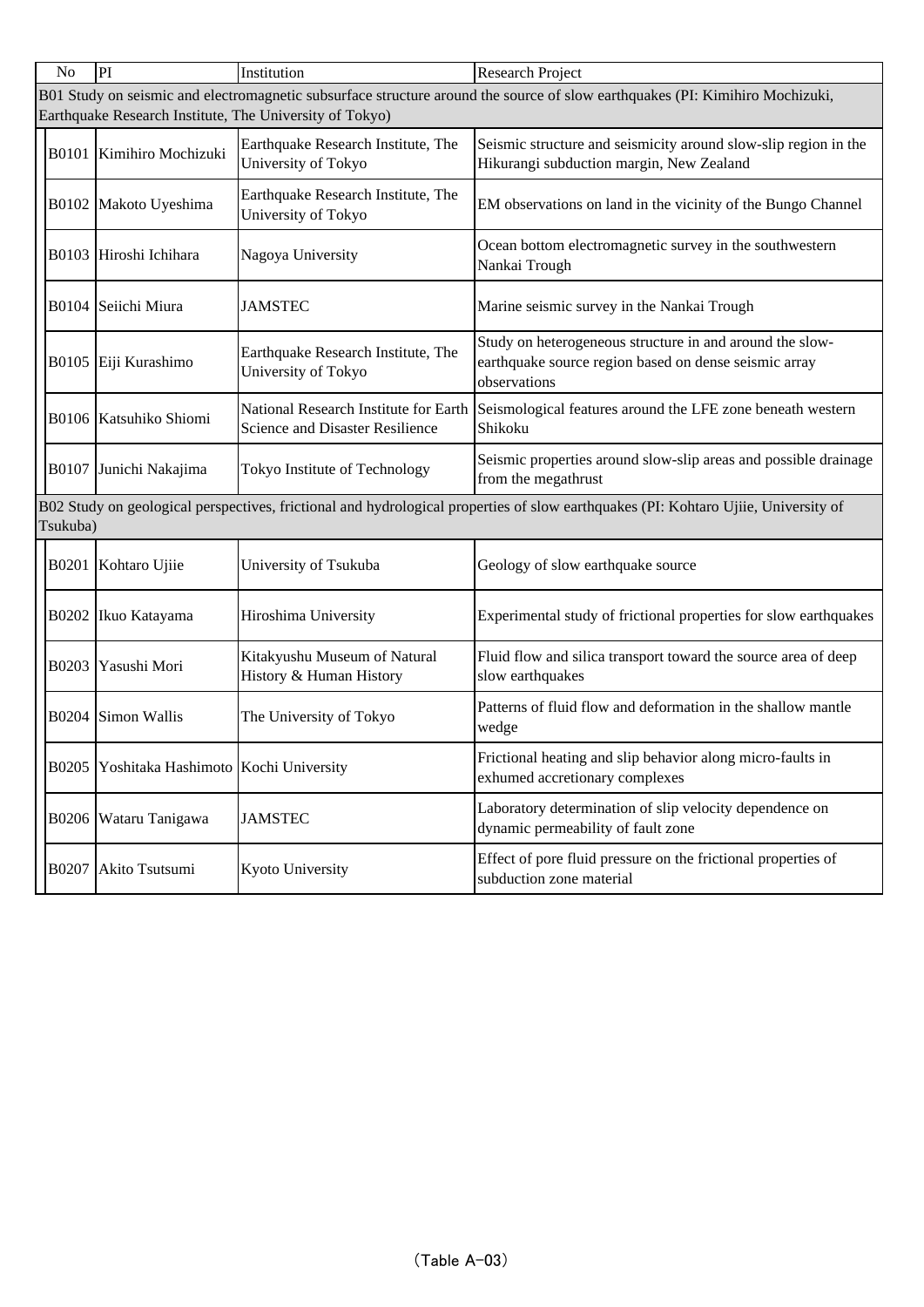| N <sub>o</sub> | PI                                                                                                                                                                                   | Institution                                                              | <b>Research Project</b>                                                                                                                                               |  |  |  |
|----------------|--------------------------------------------------------------------------------------------------------------------------------------------------------------------------------------|--------------------------------------------------------------------------|-----------------------------------------------------------------------------------------------------------------------------------------------------------------------|--|--|--|
|                | C01 Study on geoscientific modeling of earthquake phenomena from low-speed deformation to high-speed slip (PI: Satoshi Ide, The<br>University of Tokyo)                              |                                                                          |                                                                                                                                                                       |  |  |  |
|                | C0101 Satoshi Ide                                                                                                                                                                    | The University of Tokyo                                                  | Modeling broadband slow earthquakes                                                                                                                                   |  |  |  |
| C0102          | Takanori Matsuzawa                                                                                                                                                                   | National Research Institute for Earth<br>Science and Disaster Resilience | Comprehensive numerical model of observed slow slip events                                                                                                            |  |  |  |
| C0103          | Yuta Mitsui                                                                                                                                                                          | Shizuoka University                                                      | Search for new factors of slow earthquake occurrence                                                                                                                  |  |  |  |
|                | C0104 Eiichi Fukuyama                                                                                                                                                                | National Research Institute for Earth<br>Science and Disaster Resilience | Modeling of slow earthquakes based on large-scale friction<br>experiments                                                                                             |  |  |  |
|                | C0105 Keisuke Ariyoshi                                                                                                                                                               | <b>JAMSTEC</b>                                                           | Understanding of relationship between migration speed for slow<br>earthquake and frictional properties                                                                |  |  |  |
|                | C0106 Shoichi Yoshioka                                                                                                                                                               | Kobe University                                                          | Relationship between occurrence of slow earthquakes in circum-<br>Pacific subduction zones and temperature and dehydration field<br>inferred from 3D thermal modeling |  |  |  |
|                | C0107 Masaru Nakano                                                                                                                                                                  | <b>JAMSTEC</b>                                                           | Estimations of heterogeneous structures along source faults<br>based on statistical characteristics of shallow slow earthquakes                                       |  |  |  |
|                | C02 Unified understanding of slow and regular earthquakes from nonequilibrium physics point of view (PI: Takahiro Hatano,<br>Earthquake Research Institute, The University of Tokyo) |                                                                          |                                                                                                                                                                       |  |  |  |
| C0201          | Takahiro Hatano                                                                                                                                                                      | Earthquake Research Institute, The<br>University of Tokyo                | Unified understanding of earthquake generation process with<br>nonlinear dynamics approach                                                                            |  |  |  |
| C0202          | Tetsuo Yamaguchi                                                                                                                                                                     | Kyushu University                                                        | Studies on control of frictional constitutive laws and earthquake<br>cycles using gels                                                                                |  |  |  |
| C0203          | Yutaka Sumino                                                                                                                                                                        | Tokyo University of Science                                              | Construction and analysis of analogue system for slow<br>earthquake using brittle viscoelastic fluid.                                                                 |  |  |  |
| C0204          | Takehito Suzuki                                                                                                                                                                      | Aoyama Gakuin University                                                 | Analytical treatment of nonlinearity generated by the interaction<br>among heat, fluid pressure and dilatancy associated with<br>earthquake source process            |  |  |  |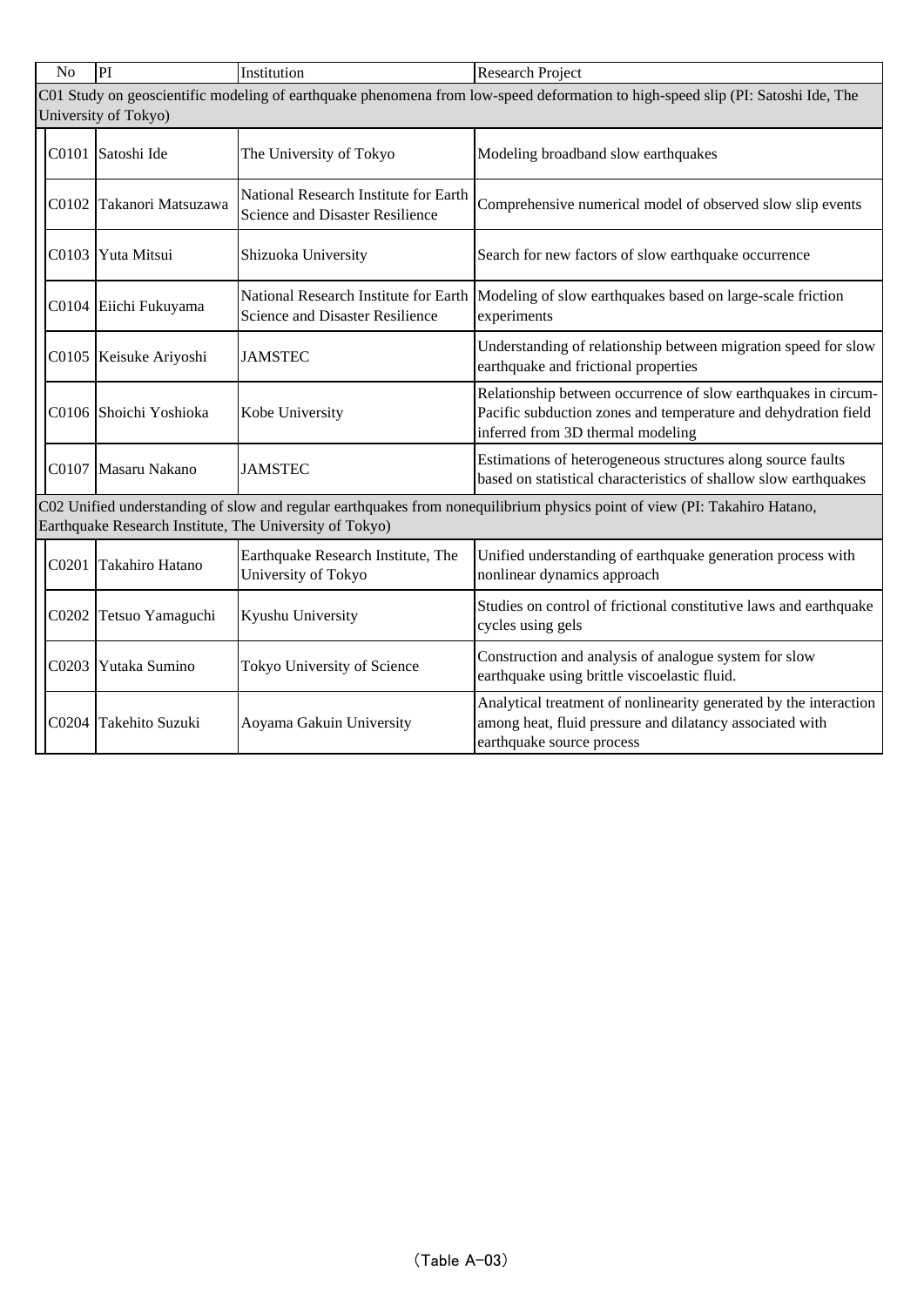2019-A-05 Projects

【Table A-05】

(Intelligent seismic data processing based on integration of next-generation seismic observations and the forefront of Bayesian statistics)

| No. | PI              | Institution                                                          | <b>Research Project</b>                                                                                       |
|-----|-----------------|----------------------------------------------------------------------|---------------------------------------------------------------------------------------------------------------|
| A   | Aitaro Kato     | <b>Earthquake Research</b><br>Institute, The University<br>of Tokyo  | Methodology for utilization of various types of seismic data<br>and its validation                            |
| B   | Hiromichi Nagao | <b>Earthquake Research</b><br>Institute, The University<br>of Tokyo  | Development of algorithms for seismic data processing based<br>on the forefront of Bayesian statistics        |
| C   | Takuto Maeda    | Graduate school of<br>Science and Technology,<br>Hirosaki University | Intelligent seismic data processing: application to real data and<br>development of data assimilation methods |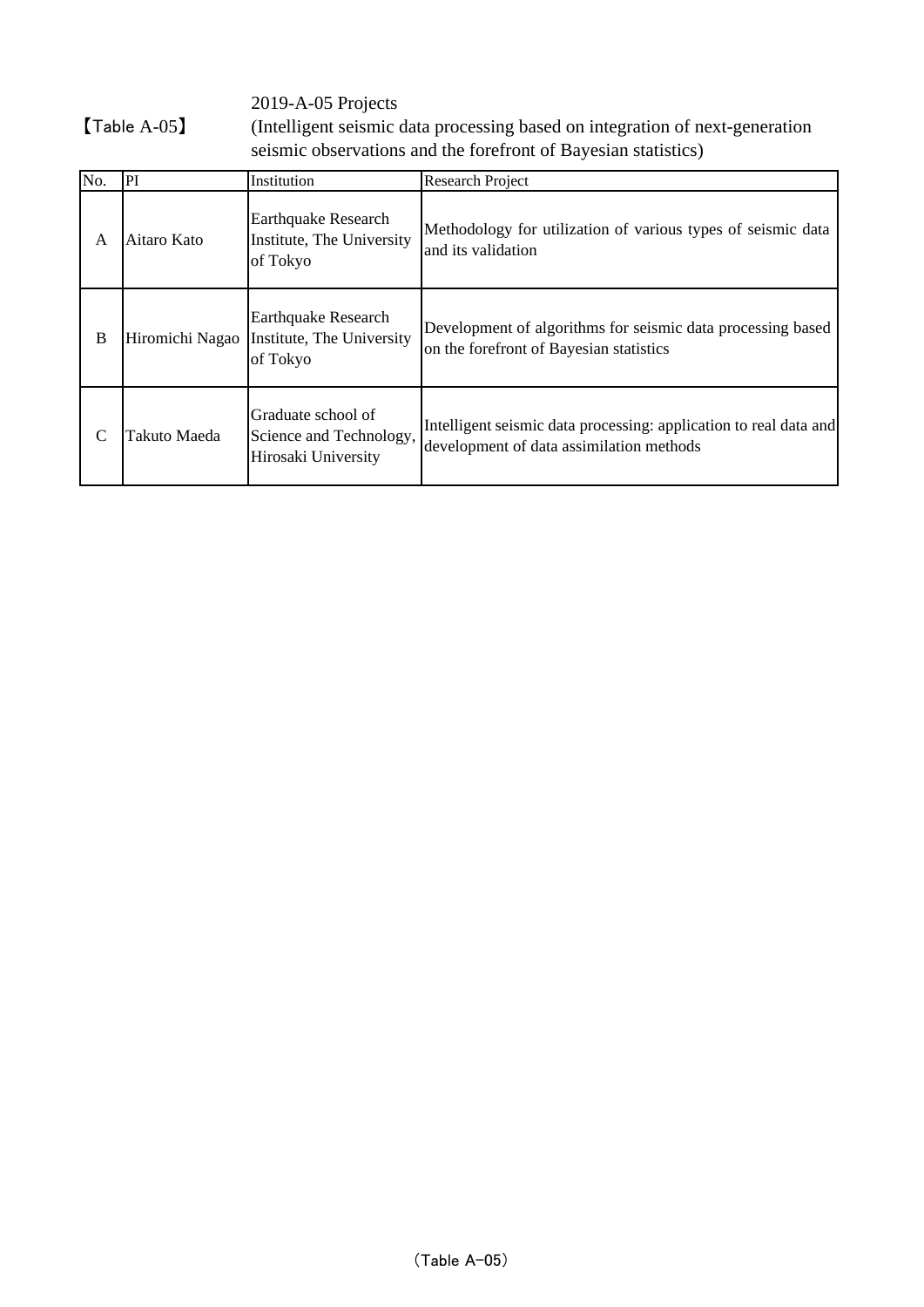## 【Appendix T-2B】 2019FY Specific Research Project (B) Titles

| Project code     | ○ Principle        | Details of the project and condition to participate in the project                                              |  |  |
|------------------|--------------------|-----------------------------------------------------------------------------------------------------------------|--|--|
|                  | investigator       |                                                                                                                 |  |  |
| Project title    | Contact            |                                                                                                                 |  |  |
|                  | Person at ERI      |                                                                                                                 |  |  |
| 2017-B-01        | <b>OMasaharu</b>   | Deformation and fracture of visco-elastic fluid is an important process controlling a volcanic                  |  |  |
| Developing a     | Kameda             | eruption. The phenomenon includes interesting problems in computational science for continuum                   |  |  |
| numerical method |                    | (Tokyo University   mechanics. Developing a mathematical model and numerical methods to solve the problems will |  |  |
| simulating magma | of Agriculture and | bring about a breakthrough not only in volcanology but also in engineering. In this project, we                 |  |  |
| fracture         | Technology)        | develop a numerical method to simulate fracture of visco-elastic fluid using the brittleness                    |  |  |
|                  |                    | parameter presented by Ichihara and Rubin (2010). We also conduct fracture experiment on                        |  |  |
|                  | • Mie Ichihara     | viscoelastic fluid to test the numerical method.                                                                |  |  |
|                  |                    |                                                                                                                 |  |  |
|                  |                    | List of affiliations for projected participants:                                                                |  |  |
|                  |                    | Akinori Yamanaka (Tokyo University of Agriculture and Technology)                                               |  |  |
|                  |                    | Osamu Kuwano (JAMSTEC)                                                                                          |  |  |
|                  |                    | Satoshi Okumura (Tohoku University)                                                                             |  |  |
|                  |                    | Atsushi Toramaru, Tetsuo Yamaguchi (Kyushu University)                                                          |  |  |
|                  |                    | Hiromichi Nagao (Earthquake Research Institute, The University of Tokyo)                                        |  |  |
|                  |                    |                                                                                                                 |  |  |
|                  |                    |                                                                                                                 |  |  |
|                  |                    |                                                                                                                 |  |  |
|                  |                    |                                                                                                                 |  |  |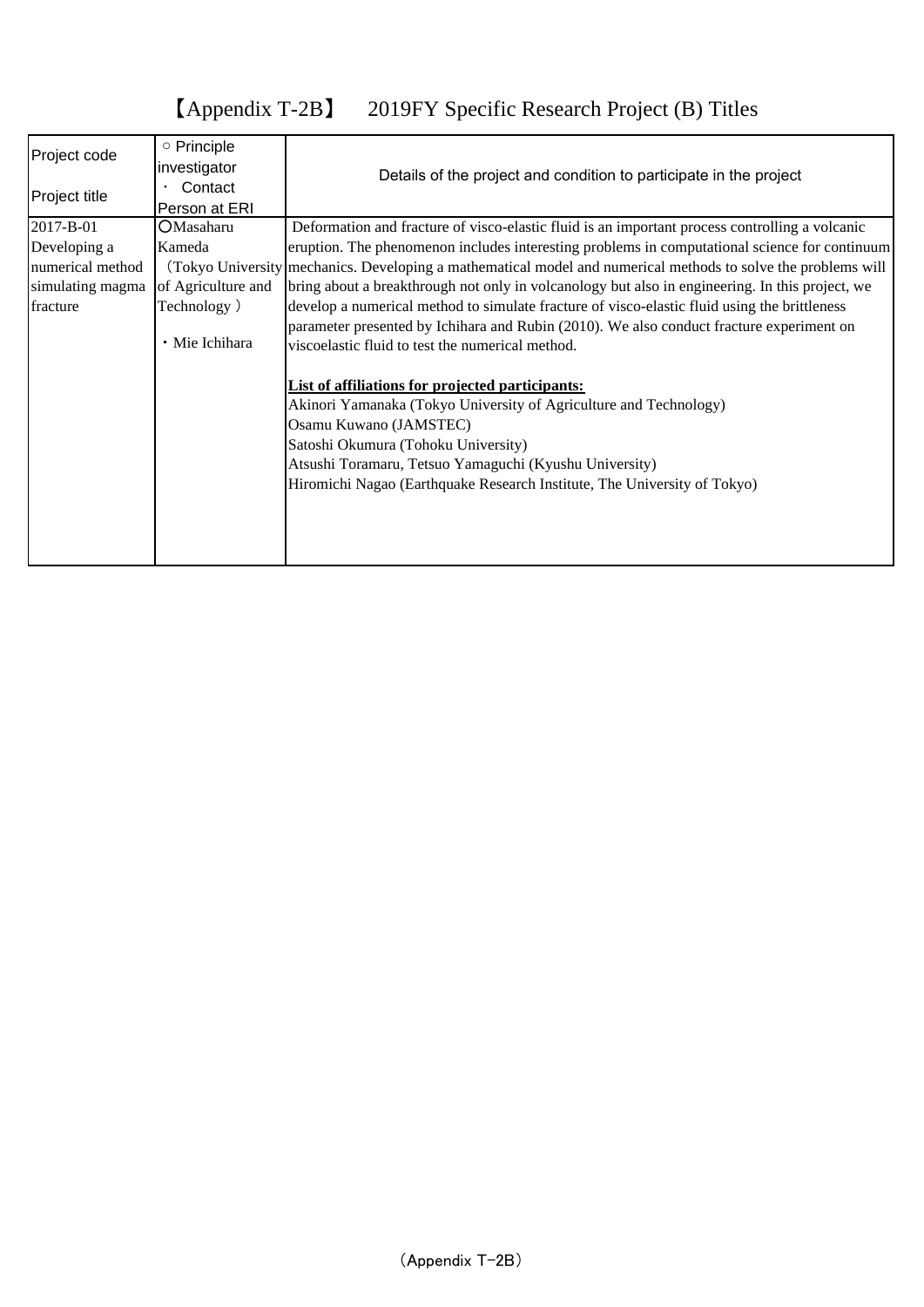| Project code        | o Principle       |                                                                                                      |
|---------------------|-------------------|------------------------------------------------------------------------------------------------------|
|                     | investigator      |                                                                                                      |
|                     | Contact           | Details of the project and condition to participate in the project                                   |
| Project title       | Person at ERI     |                                                                                                      |
| 2017-B-02           | ONaoto Hayashi    | High-speed computer-assisted image diagnostic technology applying machine learning have              |
| Image analysis of   |                   | (The University of been developed in Department of Computational Diagnostic Radiology and Preventive |
| muography           | Tokyo Hospital)   | Medicine, The University of Tokyo Hospital. Meanwhile, muographic visualization of a                 |
| applying medical    |                   | volcano's internal structure has been demonstrated to the rest of the world by Earthquake            |
| computer-assisted   | · Hiroyuki Tanaka | Research Institute, The University of Tokyo. This project aims to combine computer-assisted          |
| detection/diagnosis |                   | image diagnostic technology with muography to facilitate observation of eruption style and           |
| (CAD) technology    |                   | process, and accelerate research of the volcano.                                                     |
|                     |                   | Muography visualizes density distribution of the object by measuring the direction and number        |
|                     |                   | of muons that pass through it. Although muography is expected to be useful to understand the         |
|                     |                   | internal structure of volcanoes, it has not been sufficiently utilized in connection with volcanic   |
|                     |                   | activity.                                                                                            |
|                     |                   | That was because analysis of muon track information more than ten million per year has took          |
|                     |                   | time, and tens of thousands of muographic images has not been evaluated. In the medical field,       |
|                     |                   | advanced technology has been developed to demonstrate and analyze medical images including           |
|                     |                   | radiography, computed tomography (CT), magnetic resonance imaging (MRI), and positron                |
|                     |                   | emission tomography (PET). Recently, the number of images per medical examination has                |
|                     |                   | exponentially increased, and it causes increase of burden on physicians who read images to           |
|                     |                   | detect and diagnose lesions. To support physicians, software has been developed to reconstruct       |
|                     |                   | and analyze images, and demonstrate lesion candidates. Moreover, machine learning has been           |
|                     |                   | applied to improve its accuracy.                                                                     |
|                     |                   | Both muography and medical imaging technology including radiography aims to utilize track            |
|                     |                   | information of radiation or elementary particles to detect abnormality (lesion) inside the target    |
|                     |                   | and evaluate it qualitatively. This project aims to combine advanced medical image diagnostic        |
|                     |                   | technology with muography to develop high-speed volcano diagnostic technology. In fiscal year        |
|                     |                   | 2018, we will continue to observe Sakurajima, analyze its data applying computer-assisted            |
|                     |                   | detection/diagnosis technology, and facilitate observation of eruption style and process to          |
|                     |                   | promote research of the volcano. Furthermore, we will improve accuracy of prediction of              |
|                     |                   | eruption time and scale to utilize disaster prevention.                                              |
|                     |                   |                                                                                                      |
|                     |                   | List of affiliations for projected participants:                                                     |
|                     |                   | Department of Computational Radiology and Preventive Medicine, The University of Tokyo               |
|                     |                   | Hospital                                                                                             |
|                     |                   | Department of Radiology, The University of Tokyo Hospital                                            |
|                     |                   | Faculty of Information Sciences and Graduate School of Information Sciences, Hiroshima City          |
|                     |                   | University,                                                                                          |
|                     |                   | Faculty of biology-oriented science and technology, Kindai University                                |
|                     |                   | Department of Radiological Sciences, Ibaraki Prefectural University of Health Sciences               |
|                     |                   |                                                                                                      |
|                     |                   |                                                                                                      |
| 2017-B-04           | OKunihiro         | Muography is the non-destructive inspection technology of the giant objects. By using                |
| Development of      | Morishima         | muography, we can take transmission images of volcanoes. And also, density change inside of          |
| muography           | (Nagoya           | mountains can be imaged. Nuclear emulsion is a muon detector. Nuclear emulsion is high               |
| technologies using  | University)       | sensitive photographic film, which can record three dimensional trajectories of muons with high      |
| nuclear emulsion    |                   | space resolution. Thus, Nuclear emulsion is no need of electric power. This is advantage for         |
|                     | ·Hiroyuki Tanaka  | applying to volcanoes. In this study, It is planned to develop technologies of high-speed analysis   |
|                     |                   | system of nuclear emulsion for muongraphy of volcanoes. In this development, we have a plan to       |
|                     |                   | develop the noise rejection methods.                                                                 |
|                     |                   |                                                                                                      |
|                     |                   | List of affiliations for projected participants:                                                     |
|                     |                   | Nagoya University, The University of Tokyo, Kobe University, Toho University, Gifu                   |
|                     |                   | University, Central Research Institute of Electric Power Industry, Salerno University, Bern          |
|                     |                   | University, Napoli University                                                                        |
|                     |                   |                                                                                                      |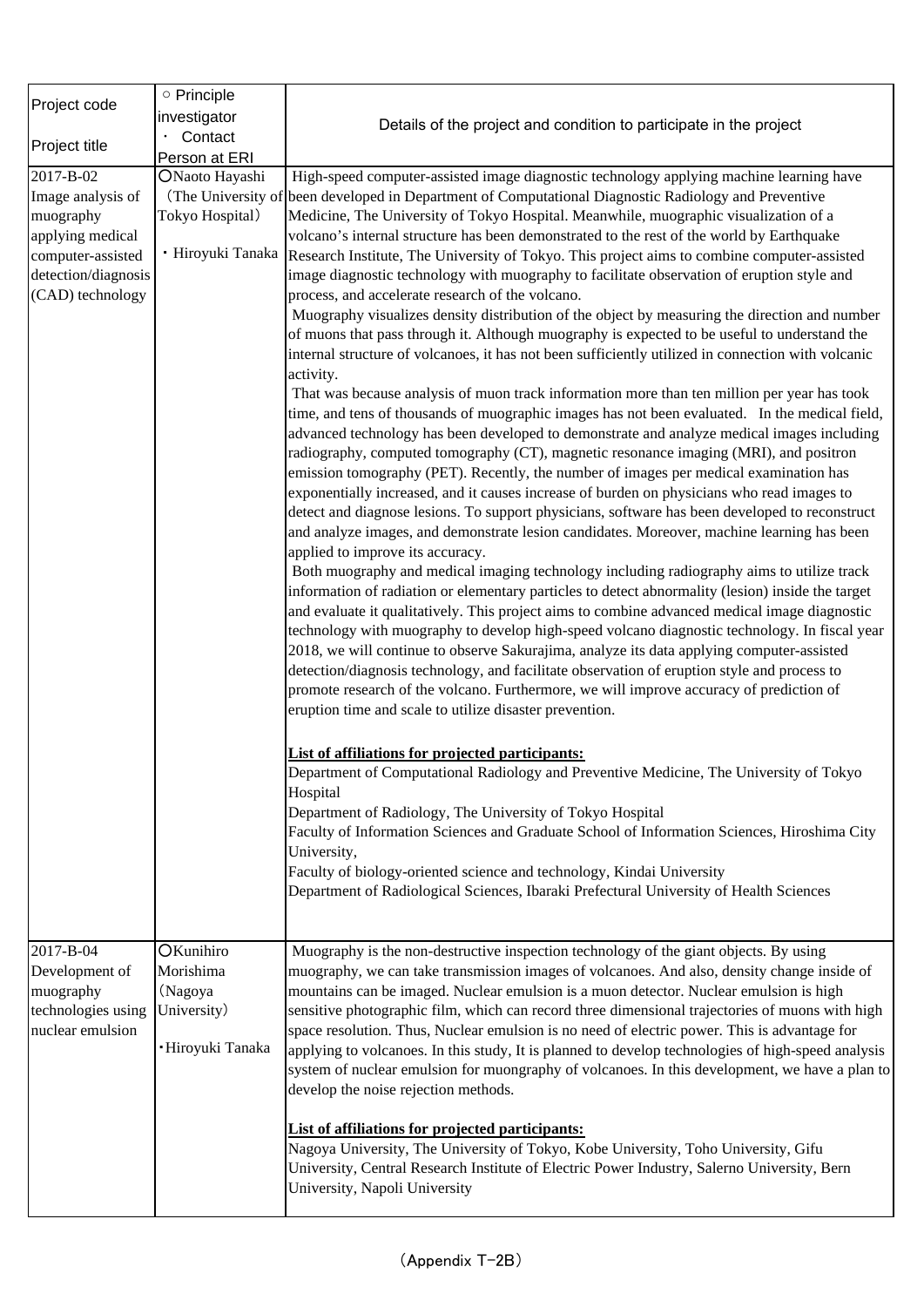| Project code                                                                                      | O Principle                                                                                                               |                                                                                                                                                                                                                                                                                                                                                                                                                                                                                                                                                                                                                                                                                                                                                                                                                                                                                                                                                                                                                                                                                                                                                                                                                                                                                                                                                                                                      |
|---------------------------------------------------------------------------------------------------|---------------------------------------------------------------------------------------------------------------------------|------------------------------------------------------------------------------------------------------------------------------------------------------------------------------------------------------------------------------------------------------------------------------------------------------------------------------------------------------------------------------------------------------------------------------------------------------------------------------------------------------------------------------------------------------------------------------------------------------------------------------------------------------------------------------------------------------------------------------------------------------------------------------------------------------------------------------------------------------------------------------------------------------------------------------------------------------------------------------------------------------------------------------------------------------------------------------------------------------------------------------------------------------------------------------------------------------------------------------------------------------------------------------------------------------------------------------------------------------------------------------------------------------|
|                                                                                                   | investigator                                                                                                              |                                                                                                                                                                                                                                                                                                                                                                                                                                                                                                                                                                                                                                                                                                                                                                                                                                                                                                                                                                                                                                                                                                                                                                                                                                                                                                                                                                                                      |
| Project title                                                                                     | Contact                                                                                                                   | Details of the project and condition to participate in the project                                                                                                                                                                                                                                                                                                                                                                                                                                                                                                                                                                                                                                                                                                                                                                                                                                                                                                                                                                                                                                                                                                                                                                                                                                                                                                                                   |
|                                                                                                   | Person at ERI                                                                                                             |                                                                                                                                                                                                                                                                                                                                                                                                                                                                                                                                                                                                                                                                                                                                                                                                                                                                                                                                                                                                                                                                                                                                                                                                                                                                                                                                                                                                      |
| 2017-B-05<br>Understanding of<br>deep Earth using<br>directionally<br>sensitive large<br>detector | OKunio Inoue<br>(Tohoku<br>University)<br>· Hiroyuki Tanaka                                                               | A cooperative research was started in FY 2014 to launch an interdisciplinary research, which<br>provide new observation for understanding the Earth with neutrinos. In FY 2017, we constructed<br>new research group based on our achievements of the last cooperative research. We combine<br>study of new measurement technology and geo-neutrino flux calculation model. By doing so,<br>our research aims to drive "Neutrino Geoscience" by specifying what we can do to understand<br>the Earth.<br>In this FY, we will improve the mirror array to increase the number of measuring photons and<br>install the cooling system for photon detector. We will combine these developments and measure<br>angular resolution of directional measurement using already developed 3D measurement<br>technology. Furthermore, we will evaluate the measurement sensitivity assuming directional<br>sensitive large detector by using newly constructed geo-neutrino flux calculation model based on<br>seismic wave observation and geochemical analysis.<br>List of affiliations for projected participants:<br>Tohoku University, The University of Tokyo, Tokyo Institute of Technology, JAMSTEC,<br>National Institute of Advanced Industrial Science and Technology                                                                                                                               |
| 2017-B-06<br>Construction of<br>overriding plate<br>deformation in<br>subduction zones            | OHiroshi Sato<br>(Earthquake<br>Research Institute,<br>The University of<br>Tokyo)<br>·Hiroshi Sato<br>· Tatsuya Ishiyama | Our goal is to construct community block models of Japanese Islands including seismic source<br>fault models and three dimensional crust and mantle rheology models based on seismic<br>tomography, elastic wave velocity experiments, and structural and thermal evolution of Japanese<br>islands. Our purpose also includes comparison between these models with a long-term crustal<br>deformation. We expect participants from Iwate, Tohoku, Niigata, Yokohama National, Aichi<br>University of Education, Kyoto Universities, National Research Institute for Earth Science and<br>Disaster Resilience, and JAMSTEC.                                                                                                                                                                                                                                                                                                                                                                                                                                                                                                                                                                                                                                                                                                                                                                           |
| 2018-B-01<br>Data-driven<br>geoscience:<br>application for the<br>dynamics in mobile<br>belts     | OKenta Yoshida<br>(JAMSTEC)<br><b>Hiromichi Nagao</b>                                                                     | Dynamics in the mobile belt involves several geophysical and geochemical processes and their<br>interactions, and our observation is only the result of such comprehensive interactions. Data-<br>driven approach, dealing with high-dimension data and seeking its hidden structure, may be an<br>effective way to solve such complex systems. Although geophysics start to utilize data-driven<br>approach for several purposes, it has not been common in geology and geochemistry, yet. In this<br>project, we would like to establish an open scheme of data-driven geoscience that deals with<br>problems in dynamics in mobile belts including volcanism, seismicity, and fluid circulations. Our<br>target is cross-cutting research not only among earth scientists, but also involving information<br>scientists, to construct a new analytical scheme for the challenging issues.<br>List of affiliations for projected participants:<br>JAMSTEC, Hokkaido University, Tohoku University, The University of Tokyo, Tokyo Institute<br>of Technology, Tokoha University, Kanazawa University, University of Tsukuba, Kyoto<br>University, Osaka City University, Kagoshima University, Kitakyushu Museum of Natural<br>History & Human History, National Institute of Advanced Industrial Science and Technology,<br>National Research Institute for Earth Science and Disaster Resilience |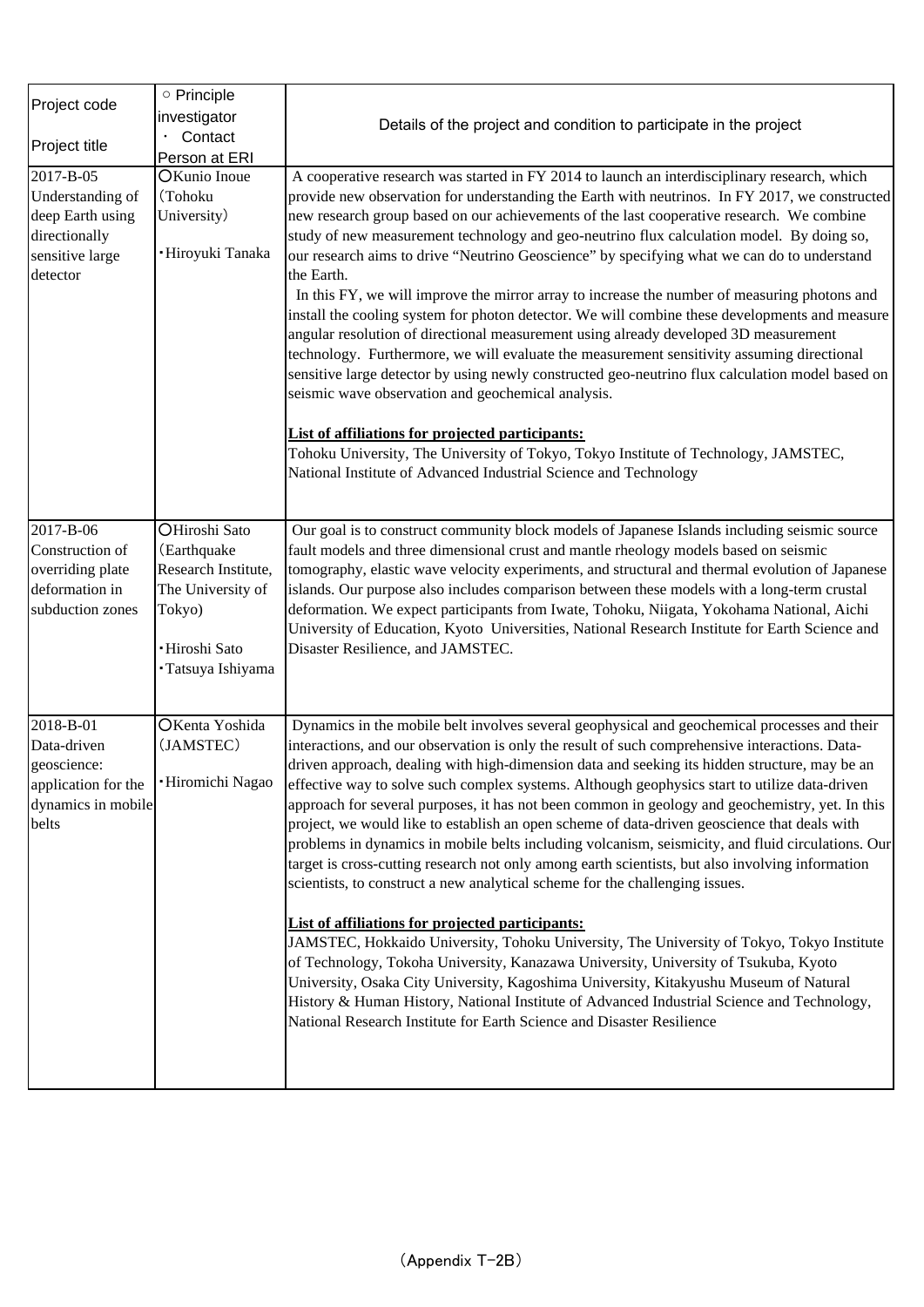|                               | o Principle   |                                                                                                                                                                                                                                                                                                                                                                                                                                                                                                                                                                                                 |
|-------------------------------|---------------|-------------------------------------------------------------------------------------------------------------------------------------------------------------------------------------------------------------------------------------------------------------------------------------------------------------------------------------------------------------------------------------------------------------------------------------------------------------------------------------------------------------------------------------------------------------------------------------------------|
| Project code                  | investigator  |                                                                                                                                                                                                                                                                                                                                                                                                                                                                                                                                                                                                 |
|                               | Contact       | Details of the project and condition to participate in the project                                                                                                                                                                                                                                                                                                                                                                                                                                                                                                                              |
| Project title                 | Person at ERI |                                                                                                                                                                                                                                                                                                                                                                                                                                                                                                                                                                                                 |
| 2018-B-02                     | OYouichiro    | Many has been found using various new sensors during the last three years due to the launch of                                                                                                                                                                                                                                                                                                                                                                                                                                                                                                  |
| Study on the                  | Takada        | ALOS-2 satellite. We must prepare the study environment which makes such latest SAR                                                                                                                                                                                                                                                                                                                                                                                                                                                                                                             |
| crustal and surface           | (Hokkaido     | technologies available to Japanese researchers to address international competition. Such an                                                                                                                                                                                                                                                                                                                                                                                                                                                                                                    |
| deformation using             | University)   | environment has been maintained by PIXEL, a study group of SAR, founded on the joint usage                                                                                                                                                                                                                                                                                                                                                                                                                                                                                                      |
| multiple SAR                  |               | of ERI, the university of Tokyo. This project serves as base of the PIXEL activities. Under this                                                                                                                                                                                                                                                                                                                                                                                                                                                                                                |
| techniques                    | · Yosuke Aoki | project, the participants can share the SAR data provided by JAXA under the research contract<br>between ERI and JAXA. The purpose of this project is to detect various phenomena as<br>earthquakes, volcanic unrests, landslides, glaciers, ground subsidence, etc. using multiple state-<br>of-the-art techniques of SAR analysis and/or technologies of SAR satellites. We also pay special<br>attention to the time evolution of crustal and/or surface deformation using ALOS1 and other<br>satellites. Furthermore, we put weight on the information exchange and the lectures on the SAR |
|                               |               | analysis software named "RINC".                                                                                                                                                                                                                                                                                                                                                                                                                                                                                                                                                                 |
|                               |               | During the first year of this project, the RINC user has been increasing. Therefore, in the second<br>year, we are planning to open the lecture of RINC, especially on the reduction of ionospheric<br>disturbance effects, which should remain PIXEL participants competitive. We also discuss on<br>new satellites (i.e., Sentinel-1), especially for their new function and properties, to share the<br>know-how.                                                                                                                                                                            |
|                               |               | We also collaborate with the project "Next Generation Volcano Research B2-1".                                                                                                                                                                                                                                                                                                                                                                                                                                                                                                                   |
|                               |               | <b>List of affiliations for projected participants:</b>                                                                                                                                                                                                                                                                                                                                                                                                                                                                                                                                         |
|                               |               | Hokkaido University, The University of Tokyo, Tohoku University, Kanazawa University,                                                                                                                                                                                                                                                                                                                                                                                                                                                                                                           |
|                               |               | Ibaraki University, Tokyo Metropolitan University, University of Aizu, Nihon University,                                                                                                                                                                                                                                                                                                                                                                                                                                                                                                        |
|                               |               | Shizuoka University, Nagoya University, Kyoto University, Kochi University, University of                                                                                                                                                                                                                                                                                                                                                                                                                                                                                                       |
|                               |               | Kochi, Kyushu University, Kagoshima University, Kagawa University, Japan Aerospace                                                                                                                                                                                                                                                                                                                                                                                                                                                                                                              |
|                               |               | Exploration Agency, National Research Institute for Earth Science and Disaster Resilience,                                                                                                                                                                                                                                                                                                                                                                                                                                                                                                      |
|                               |               | National Institute of Advanced Industrial Science and Technology, Center for Environmental                                                                                                                                                                                                                                                                                                                                                                                                                                                                                                      |
|                               |               | Science in Saitama, Tono Research Institute of Earthquake Science, Hot Springs Research                                                                                                                                                                                                                                                                                                                                                                                                                                                                                                         |
|                               |               | Institute of Kanagawa Prefecture, National Institute of Polar Research, Japan Meteorological<br>Agency, Meteorological Research Institute, Fukada Geological Institute                                                                                                                                                                                                                                                                                                                                                                                                                          |
|                               |               |                                                                                                                                                                                                                                                                                                                                                                                                                                                                                                                                                                                                 |
|                               |               |                                                                                                                                                                                                                                                                                                                                                                                                                                                                                                                                                                                                 |
| 2018-B-03                     | OWatanabe     | In this research, we have tried to evaluate high-resolution, high-reliability earthquake disasters                                                                                                                                                                                                                                                                                                                                                                                                                                                                                              |
| Nation-wide                   | Gakuho        | and damage in each city throughout the country by using the program package of integrated                                                                                                                                                                                                                                                                                                                                                                                                                                                                                                       |
| utilization of                | (Yamaguchi    | earthquake simulation using high-performance calculation under development at the University                                                                                                                                                                                                                                                                                                                                                                                                                                                                                                    |
| integrated                    | University)   | of Tokyo Earthquake Research Institute. Especially, we will evaluate damage to social                                                                                                                                                                                                                                                                                                                                                                                                                                                                                                           |
| earthquake                    |               | infrastructure such as transportation network, river port facility, lifeline, etc. and lead to                                                                                                                                                                                                                                                                                                                                                                                                                                                                                                  |
| simulation using              | · Muneo Hori  | calculation of economic loss with higher accuracy. Through them, we aim to contribute to                                                                                                                                                                                                                                                                                                                                                                                                                                                                                                        |
| high performance<br>computing |               | computer science and earthquake / seismic engineering through construction and implementation<br>of new numerical simulations.                                                                                                                                                                                                                                                                                                                                                                                                                                                                  |
|                               |               | <b>List of affiliations for projected participants:</b>                                                                                                                                                                                                                                                                                                                                                                                                                                                                                                                                         |
|                               |               | Earthquake Research Institute, The University of Tokyo, Research Center for Large-scale<br>Earthquake, Tsunami and Disaster, The University of Tokyo, RIKEN Center for Computational<br>Science, JAMSTEC, Kagawa University, Kochi University of Technology, Kyushu University,                                                                                                                                                                                                                                                                                                                 |
|                               |               | Nagoya Institute of Technology, Niigata University, Research Center for Urban Safety and<br>Security, Kobe University, University of Yamanashi, Yamaguchi University, Tokyo Institute of<br>Technology                                                                                                                                                                                                                                                                                                                                                                                          |
|                               |               |                                                                                                                                                                                                                                                                                                                                                                                                                                                                                                                                                                                                 |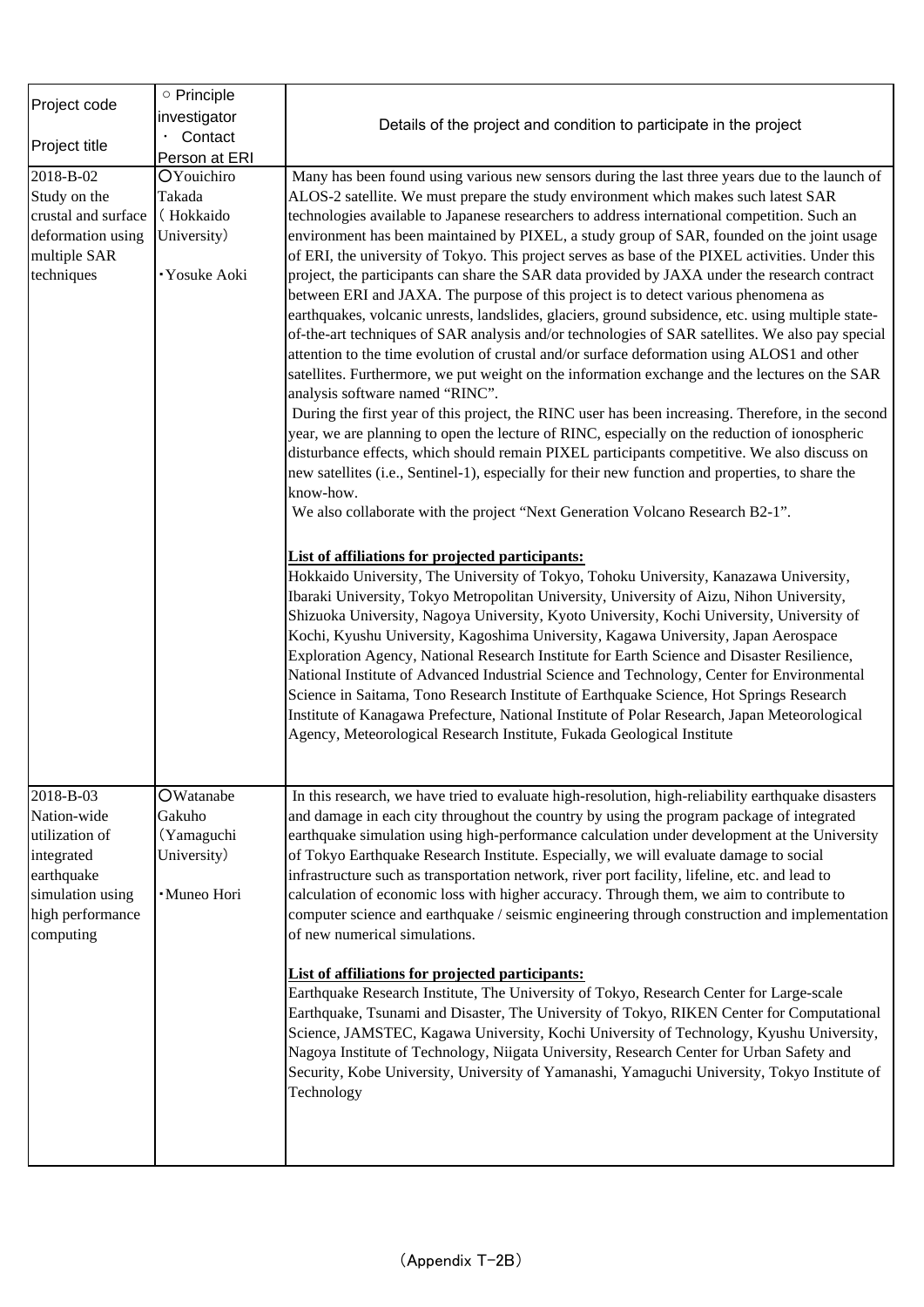| Project code                                           | o Principle        |                                                                                                                                                                                 |
|--------------------------------------------------------|--------------------|---------------------------------------------------------------------------------------------------------------------------------------------------------------------------------|
|                                                        | investigator       | Details of the project and condition to participate in the project                                                                                                              |
| Project title                                          | Contact            |                                                                                                                                                                                 |
|                                                        | Person at ERI      |                                                                                                                                                                                 |
| 2018-B-04                                              | OMasa-yuki         | Along with the most recent environment of rapid developing of sensors with viewing of coming                                                                                    |
| Establishment of                                       | Yamamoto           | IoT (Internet Of Things) era, a basic research to establish of dense infrasound observing network                                                                               |
| dense infrasound                                       | (Kochi University  | will be carried out. Owing to our collaborative results in past 3 years until fiscal year of 2016,                                                                              |
| observing network                                      | of Technology)     | collaborations with involved researchers and institutes were significantly improved, and                                                                                        |
|                                                        |                    | establishment of low cost sensing with MEMS sensors was also proven. We will extend its                                                                                         |
|                                                        | · Yuichi Imanishi  | collaboration for the next 3 years with local governments and citizens so as to realize a domestic                                                                              |
|                                                        |                    | network of low cost infrasound microphones.                                                                                                                                     |
|                                                        |                    |                                                                                                                                                                                 |
|                                                        |                    | <b>List of affiliations for projected participants:</b><br>Hokkaido University, Hokkaido Information University, The University of Tokyo, Japan                                 |
|                                                        |                    | Weather Association, National Institute of Polar Research, National Institute of Information and                                                                                |
|                                                        |                    | Communications Technology, Nagoya University, Kanazawa University, Kochi University of                                                                                          |
|                                                        |                    | Tecnology, Kyushu University                                                                                                                                                    |
|                                                        |                    |                                                                                                                                                                                 |
|                                                        |                    |                                                                                                                                                                                 |
|                                                        |                    |                                                                                                                                                                                 |
|                                                        |                    |                                                                                                                                                                                 |
| 2019-B-01                                              | OIsao Shimoyama    | The purpose of this project is to develop and evaluate high performance compact infrasound                                                                                      |
| Volcano                                                | (The University of | sensor for use in volcano monitoring by using MEMS high sensitive differential pressure sensor.                                                                                 |
| observation using                                      | Tokyo)             | We plan to conduct comparative tests and field tests with the conventional sensors. By using                                                                                    |
| <b>MEMS</b> infrasound                                 | ·Mie Ichihara      | MEMS, we believe that it is possible to realize a sensor that is compact, highly sensitive and low                                                                              |
| sensor                                                 |                    | cost. We expect this research helps efficiently development of the proposed sensor.                                                                                             |
|                                                        |                    | <b>List of affiliations for projected participants:</b>                                                                                                                         |
|                                                        |                    | Kyushu University, Kochi University of Technology                                                                                                                               |
|                                                        |                    |                                                                                                                                                                                 |
|                                                        |                    |                                                                                                                                                                                 |
|                                                        |                    |                                                                                                                                                                                 |
|                                                        |                    |                                                                                                                                                                                 |
| 2019-B-02                                              | OHiroyuki Tanaka   | The Global Muography Network (GMN) is a new framework for muography researchers,                                                                                                |
| Development of<br>Global Muography Research Institute, | (Earthquake        | created in order for participating countries to share muographic observational detectors,<br>muography technologies and muography researchers. Based on the GMN activities, the |
| Network                                                | The University of  | International Virtual Muography Institute (VMI) was established between European and                                                                                            |
|                                                        | Tokyo)             | Japanese Institutions and private entities in 2016. During the course of the project-oriented                                                                                   |
|                                                        |                    | activities in the VMI, Muographic network created in Europe has been supported by the Horizon                                                                                   |
|                                                        | • Hiroyuki Tanaka  | 2020 program and researchers involved will transfer the expertise in advanced detector                                                                                          |
|                                                        |                    | technologies to the VMI. Thus far, the VMI has established a European-Japanese joint volcano                                                                                    |
|                                                        |                    | research centre at Sakurajima, one of the most active volcanoes in the world, and several                                                                                       |
|                                                        |                    | interdisciplinary muography projects with NEC, one of the largest electronics companies in the                                                                                  |
|                                                        |                    | world. The current project will further develop this GMN in the frame work of the VMI and                                                                                       |
|                                                        |                    | Horizon 2020.                                                                                                                                                                   |
|                                                        |                    |                                                                                                                                                                                 |
|                                                        |                    | <b>List of affiliations for projected participants:</b>                                                                                                                         |
|                                                        |                    | Tohoku University, High Energy Accelerator Research Organization, Kansai University, Kyushu                                                                                     |
|                                                        |                    | University, Catholic University of Louvain, Wigner Research Center for Physics of the Hungary                                                                                   |
|                                                        |                    | Academy of Science, National Institute for Nuclear Physics, National Institute of Geophysics and<br>Volcanology                                                                 |
|                                                        |                    |                                                                                                                                                                                 |
|                                                        |                    |                                                                                                                                                                                 |
|                                                        |                    |                                                                                                                                                                                 |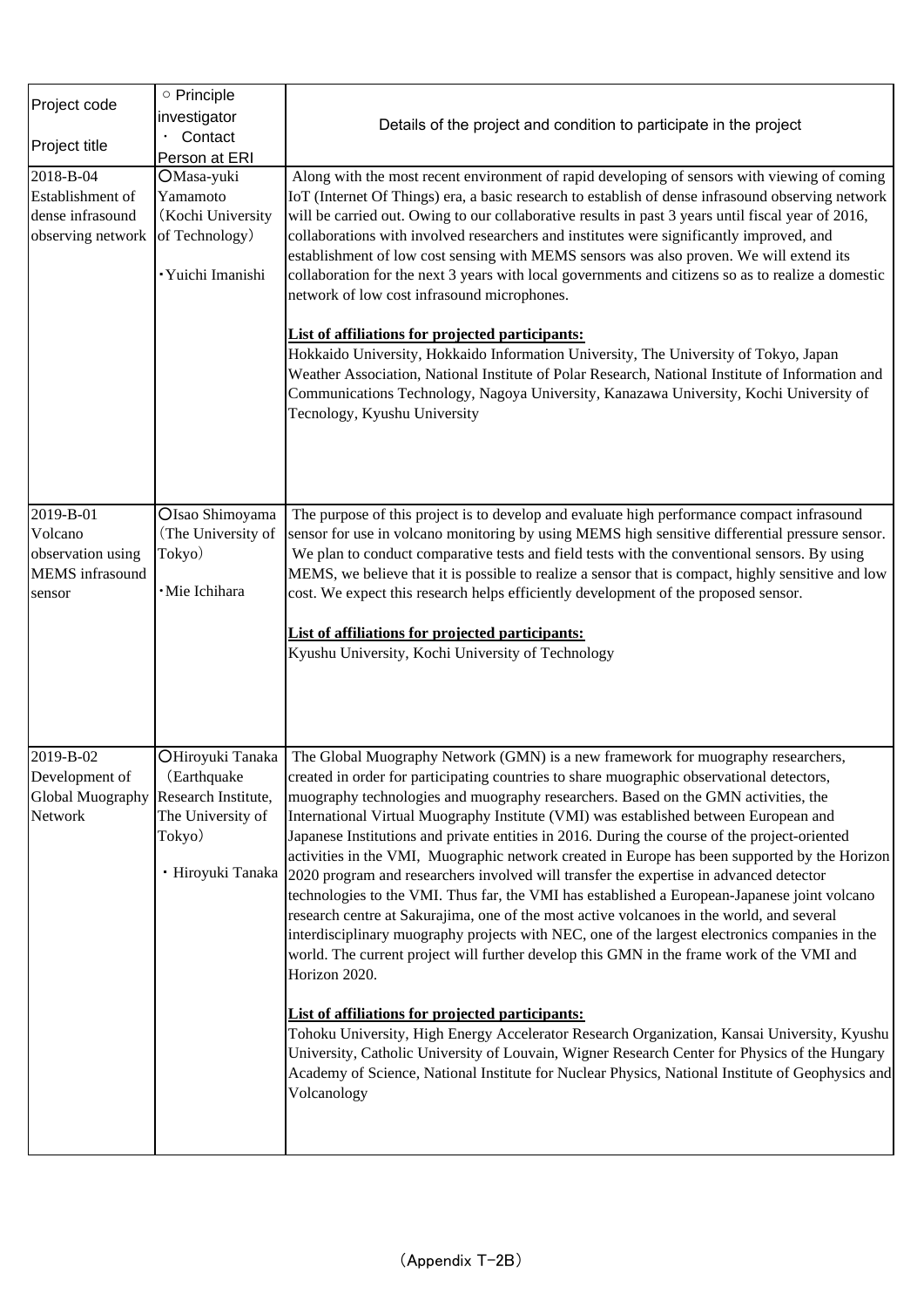|                                  | O Principle        |                                                                                                                                                                                            |
|----------------------------------|--------------------|--------------------------------------------------------------------------------------------------------------------------------------------------------------------------------------------|
| Project code                     | investigator       |                                                                                                                                                                                            |
|                                  | Contact            | Details of the project and condition to participate in the project                                                                                                                         |
| Project title                    | Person at ERI      |                                                                                                                                                                                            |
| 2019-B-03                        | OMakoto Okubo      | As a continuous crustal activity observation, extensometers (strain) and water tube tiltmeters                                                                                             |
| High precision                   | (Kochi University) | (inclination) have been operating. Recently, space-borne observational technologies such as                                                                                                |
| total geophysical                |                    | GNSS and interference SAR are also available. In addition, various precise observations, for                                                                                               |
| observation for                  | · Akito Araya      | example, laser extensometers, borehole strainmeters, rotational seismometers, and so on are                                                                                                |
| unified                          |                    | being developed, and observational fields are extended to not only in-land but also to sea floor.                                                                                          |
| understanding of                 |                    | By connecting these observations, by unifying their different physical quantities, and by                                                                                                  |
| crustal activity                 |                    | integratedly analyzing these records, we aim to comprehensively understand the crust activities                                                                                            |
|                                  |                    | that change with time and space. Additionally, we will promote advanced observation                                                                                                        |
|                                  |                    | technologies. We will also discuss new techniques leading to new observation methods and                                                                                                   |
|                                  |                    | analyses with interdisciplinary participants. We expect that the researchers' application                                                                                                  |
|                                  |                    | concerning development of a new measurement method, crustal activity observation, and its<br>analysis.                                                                                     |
|                                  |                    | <b>List of affiliations for projected participants:</b>                                                                                                                                    |
|                                  |                    | Hokkaido University, Tohoku University, Nagoya University, The University of Tokyo, Kyoto                                                                                                  |
|                                  |                    | University, Kochi University, Kyushu University, Meteorological Research Institute, National                                                                                               |
|                                  |                    | Research Institute for Earth Science and Disaster Resilience, National Institute of Advanced                                                                                               |
|                                  |                    | Industrial Science and Technology, Association for the Development of Earthquake Prediction,                                                                                               |
|                                  |                    | Hot Springs Research Institute of Kanagawa Prefecture, JAMSTEC                                                                                                                             |
|                                  |                    |                                                                                                                                                                                            |
|                                  |                    |                                                                                                                                                                                            |
| 2019-B-04                        | OMasayuki Kano     | For understanding and predicting seismic and volcanic phenomena, it is important to estimate                                                                                               |
| Development of                   | (Tohoku            | state variables and model parameters used in physics-based numerical simulations based on                                                                                                  |
| data assimilation                | University)        | observation data. Data assimilation can effectively combine numerical simulation and                                                                                                       |
| methods for<br>understanding and | · Junichi Fukuda   | observation data based on Bayesian statistics. Data assimilation has been originally developed<br>and widely used in meteorology and oceanology. In these days, data assimilation has been |
| predicting seismic               |                    | introduced in the field of solid earth science to estimate frictional parameters on the plate                                                                                              |
| and volcanic                     |                    | interface, seismic wavefield, physical parameters inside volcanoes, and to predict fault slip,                                                                                             |
| phenomena                        |                    | ground motions and tsunami arrivals. As the next step for further understanding seismic and                                                                                                |
|                                  |                    | volcanic phenomena, it is necessary to develop new methods that are applicable to problems with                                                                                            |
|                                  |                    | strong non-linearity such as earthquakes and volcanic eruptions and high degrees-of-freedom. In                                                                                            |
|                                  |                    | this project, to solve such problems, researches in solid earth science and researchers in                                                                                                 |
|                                  |                    | statistical science and meteorology, who are familiar with algorithms on data assimilation,                                                                                                |
|                                  |                    | collaborate together to develop data assimilation methods. Applying the developed methods to                                                                                               |
|                                  |                    | observations, we aim to further understand and predict seismic and volcanic phenomena.                                                                                                     |
|                                  |                    | <b>List of affiliations for projected participants:</b>                                                                                                                                    |
|                                  |                    | Earthquake Research Institute, The University of Tokyo, The Institute of Statistical Mathematics,                                                                                          |
|                                  |                    | University of the Ryukyus, Kyoto University, Tohoku University, Tokiwa University,<br>JAMSTEC, RIKEN                                                                                       |
|                                  |                    |                                                                                                                                                                                            |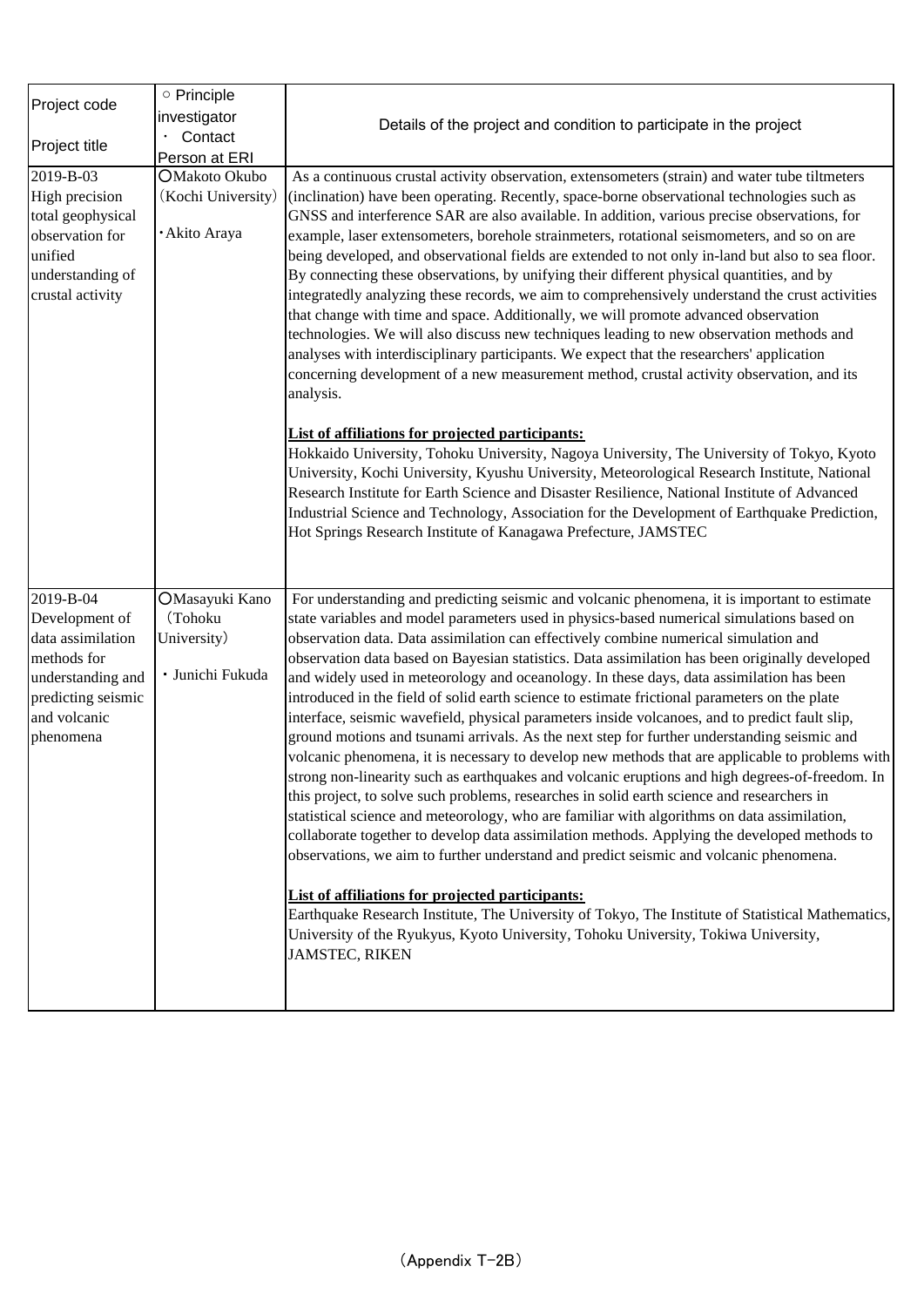| Project code         | O Principle            |                                                                                                                                                                                               |
|----------------------|------------------------|-----------------------------------------------------------------------------------------------------------------------------------------------------------------------------------------------|
|                      | investigator           | Details of the project and condition to participate in the project                                                                                                                            |
| Project title        | Contact                |                                                                                                                                                                                               |
|                      | Person at ERI          |                                                                                                                                                                                               |
| 2019-B-05            | <b>OSatoshi Miura</b>  | Gravimetry is a powerful tool for tracking movement of underground material and                                                                                                               |
| Study on             | (Tohoku                | spatiotemporal changes in subsurface density distributions. For example, gravity changes have                                                                                                 |
| movement of          | University)            | been observed associated with magma movements in conduits of volcanoes, occurrences of slow                                                                                                   |
| crustal fluid and    |                        | earthquakes, and viscoelastic response after the 2011 Tohoku-oki earthquake. These gravity                                                                                                    |
| viscoelastic crustal | · Yuichi Imanishi      | changes are so small, a few micro-Gal, that the improvement of the accuracy of measurements is                                                                                                |
| response based on    |                        | essential through excluding external disturbances such as soil moisture. In addition, densification                                                                                           |
| combined             |                        | of measurements by miniaturization of conventional gravimeters, and developments of new                                                                                                       |
| gravimetric and      |                        | instruments based on brand-new principles to measure spatial derivatives or integrals of gravity                                                                                              |
| geodetic             |                        | acceleration are also important. Nationwide participants in this project will share these issues and                                                                                          |
| techniques           |                        | integrate the recent advances toward applications to a wide variety of geosciences.                                                                                                           |
|                      |                        | <b>List of affiliations for projected participants:</b>                                                                                                                                       |
|                      |                        | Hokkaido University, Tohoku University, The University of Tokyo, University of Tsukuba,                                                                                                       |
|                      |                        | University of Toyama, Kanazawa University, Nagoya University, Kyoto University, Hiroshima                                                                                                     |
|                      |                        | University, Ehime University, Kyushu University, National Astronomical Observatory of Japan,                                                                                                  |
|                      |                        | National Institute of Polar Research, Geospatial Information Authority of Japan, National                                                                                                     |
|                      |                        | Research Institute for Earth Science and Disaster Resilience, National Institute of Advanced                                                                                                  |
|                      |                        | Industrial Science and Technology, National Institute of Information and Communications                                                                                                       |
|                      |                        | Technology, RIKEN, JAMSTEC, Tono Research Institute of Earthquake Science                                                                                                                     |
|                      |                        |                                                                                                                                                                                               |
|                      |                        |                                                                                                                                                                                               |
| 2019-B-06            | OHitoshi               | For future observational research in solid earth science in Japan, it is necessary to develop a                                                                                               |
| Frontier earth       | Kawakatsu              | direction to promote research based on the optimal field on the Earth for scientific problems                                                                                                 |
| observation          | (Earthquake            | (referred as to "frontier earth observation"). Researchers who have made similar attempts in the                                                                                              |
|                      | Research<br>Institute) | past and researchers who have similar ideas and hopes in the future gather together to exchange<br>opinions and information, and discuss the necessary infrastructures (shared use framework, |
|                      |                        | software/hardware support, etc.) for promoting such observational research.                                                                                                                   |
|                      | · Masanao              |                                                                                                                                                                                               |
|                      | Shinohara              | <b>List of affiliations for projected participants:</b>                                                                                                                                       |
|                      | · Hajime Shiobara      | Earthquake Research Institute, The University of Tokyo, JAMSTEC, Atmosphere and Ocean                                                                                                         |
|                      | · Kimihiro             | Research Institute, The University of Tokyo, Hokkaido University, Tohoku University, Chiba                                                                                                    |
|                      | Mochizuki              | University, Nagoya University, Kyoto University, Kobe University, Hiroshima University,                                                                                                       |
|                      |                        | Kyushu University, Kagoshima University                                                                                                                                                       |
|                      |                        |                                                                                                                                                                                               |
| 2019-B-07            | OYasuyuki Kano         | Examine the history of damages and repair of the castles caused by natural disasters.                                                                                                         |
| Compilation of       | (Earthquake            | Collaborations among researchers from multiple fields such as archaeologists, historians,                                                                                                     |
| damages of castles   | Research               | seismologists, engineers, geologists, meteorologists are expected.                                                                                                                            |
| caused by            | Institute)             | The collaborative research will provide rich information to historical earthquake study such as                                                                                               |
| historical disasters |                        | distribution and strength of damages. Since the castles are symbol of the city, past damages of                                                                                               |
|                      | · Yasuyuki Kano        | castles will be good example to improve social awareness on local disasters. The result may                                                                                                   |
|                      |                        | provide a suggestion to restoration of castles from present disasters or protection and<br>preservation of cultural properties.                                                               |
|                      |                        |                                                                                                                                                                                               |
|                      |                        | <b>List of affiliations for projected participants:</b>                                                                                                                                       |
|                      |                        | The University of Siga Prefecture, Graduate School of Science, Kyoto University, Disaster                                                                                                     |
|                      |                        | Prevention Research Institute, Kyoto University, Ritsumeikan University, National Museum of                                                                                                   |
|                      |                        | Japanese History, Earthquake Research Institute, The University of Tokyo, Collaborative                                                                                                       |
|                      |                        | Research Organization for Historical Materials on Earthquakes and Volcanoes, The University<br>of Tokyo                                                                                       |
|                      |                        |                                                                                                                                                                                               |
|                      |                        |                                                                                                                                                                                               |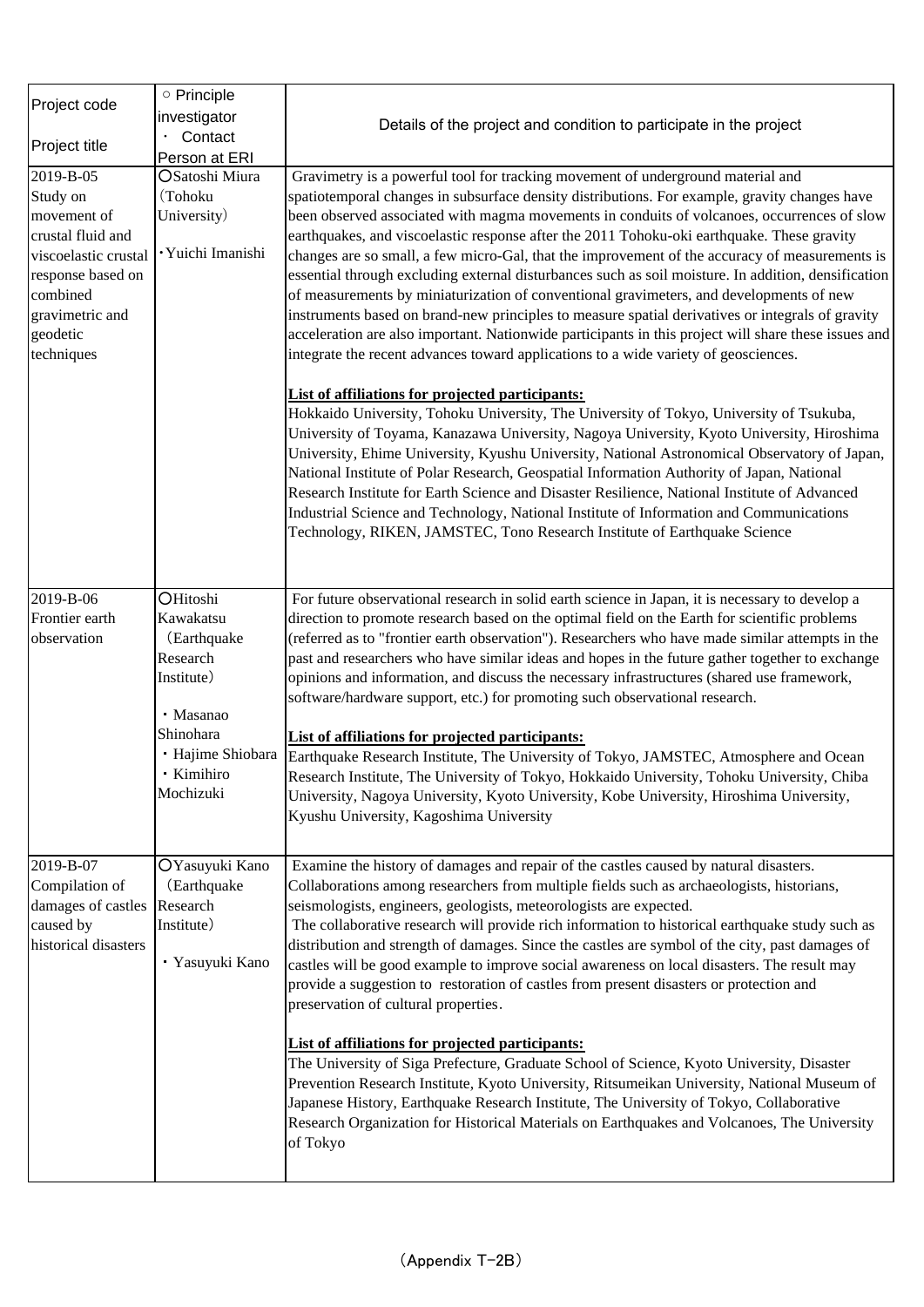| Project code         | o Principle       |                                                                                                  |  |
|----------------------|-------------------|--------------------------------------------------------------------------------------------------|--|
|                      | investigator      | Details of the project and condition to participate in the project                               |  |
|                      | Contact           |                                                                                                  |  |
| Project title        | Person at ERI     |                                                                                                  |  |
| 2019-B-08            | OHajime Shiobara  | The gravity measurement is the most important and reliable technique to know density             |  |
| Basic research of    | (Earthquake)      | distribution below the ground for researches in solid geophysics and mineral resources. But, the |  |
| quantum sensing      | Research          | off-line and long-term gravity measurement at the remote area, such as deep seafloor or active   |  |
| technologies to      | Institute)        | volcanoes, is still impossible with the latest measurement technology.                           |  |
| realize the portable |                   |                                                                                                  |  |
| absolute gravity     | · Hajime Shiobara | The aim of this research is to realize an absolute gravimeter of small, portable, low power and  |  |
| measurement at the   |                   | low cost by using the quantum technology, which is highly advanced in abroad. At the first step  |  |
| field                |                   | to develop basic technologies, we have several discussions of understanding the quantum          |  |
|                      |                   | technology, practical implementations, and geophysical new findings expected, to apply the large |  |
|                      |                   | KAKENHI program to start the real developments. Other than the gravimeter but related with the   |  |
|                      |                   | practical quantum sensing is also for considerations.                                            |  |
|                      |                   |                                                                                                  |  |
|                      |                   | Condition to join this proposal:                                                                 |  |
|                      |                   | The core member expected is already in the team of the application for the MEXT Q-LEAP           |  |
|                      |                   | project. We welcome ones have interest in development of the practical absolute gravity          |  |
|                      |                   | measurement in the remote field, its technical and geophysical applications and other quantum    |  |
|                      |                   | sensing. In this research proposal, we only have several specific interest group meetings.       |  |
|                      |                   |                                                                                                  |  |
|                      |                   | <b>List of affiliations for projected participants:</b>                                          |  |
|                      |                   | The University of Tokyo, National Institute of Advanced Industrial Science and Technology,       |  |
|                      |                   | Kobe University, The University of Electro-Communications, JAMSTEC                               |  |
|                      |                   |                                                                                                  |  |
|                      |                   |                                                                                                  |  |
|                      |                   |                                                                                                  |  |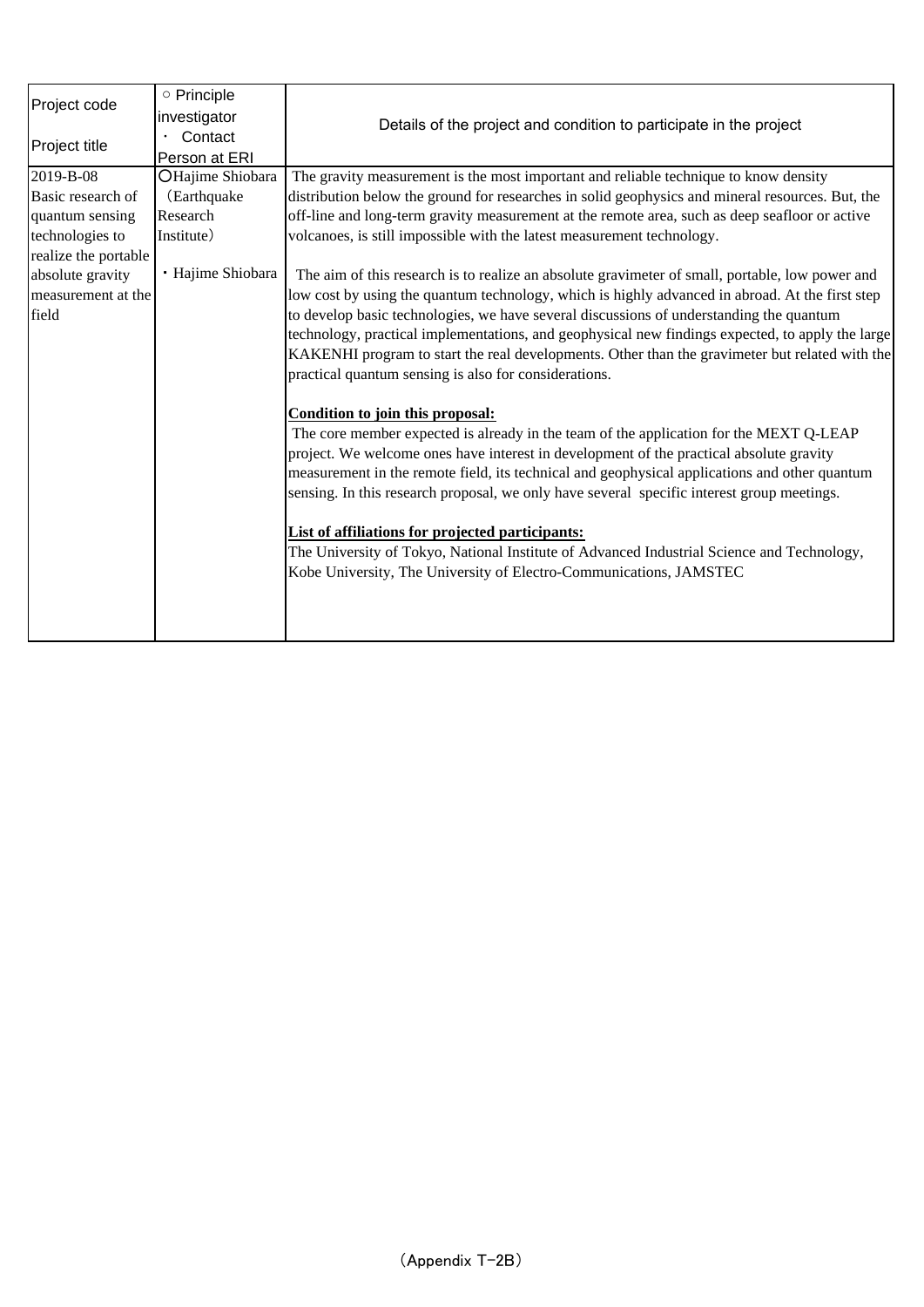# 【Appendix T-2C】 2019FY Specific Research Project (C) Titles

| Project code       | ○ Principle             |                                                                                                  |  |  |  |  |
|--------------------|-------------------------|--------------------------------------------------------------------------------------------------|--|--|--|--|
| Project title      | investigator<br>Contact | Details of the project and condition to participate in the project                               |  |  |  |  |
|                    | Person at ERI           |                                                                                                  |  |  |  |  |
| 2019-C-01          | OHisanori Kimura        | Metropolitan Seismic Observation Network (MeSO-net) is a dense, widely distributed               |  |  |  |  |
| Research on        | (National Research)     | seismograph network, which is unique in the world. In this project, we will conduct a research,  |  |  |  |  |
| Seismicity and     | Institute for Earth     | which advances understanding of the seismotectonics beneath the metropolitan area and            |  |  |  |  |
| Plate Structure by | Science and             | contributes to refinement of the assessment of the seismic hazards that have been elucidated so  |  |  |  |  |
| the Metropolitan   | Disaster                | far and detailed evaluation of damages at cities caused by disastrous earthquakes, by using data |  |  |  |  |
| Seismic            | Resilience)             | obtained from the MeSO-net. Seismic and meteorological data until FY2016 is used in this         |  |  |  |  |
| Observation        |                         | project.                                                                                         |  |  |  |  |
| Network (MeSO-     | Shinichi Sakai          |                                                                                                  |  |  |  |  |
| net)               |                         | Project name of the financial base to conduct this specific research project :                   |  |  |  |  |
|                    |                         | Tokyo Metropolitan Resilience Project                                                            |  |  |  |  |
|                    |                         | Sub-program - b; Ultra dense seismic networks by public-private partnerships                     |  |  |  |  |
|                    |                         |                                                                                                  |  |  |  |  |
|                    |                         |                                                                                                  |  |  |  |  |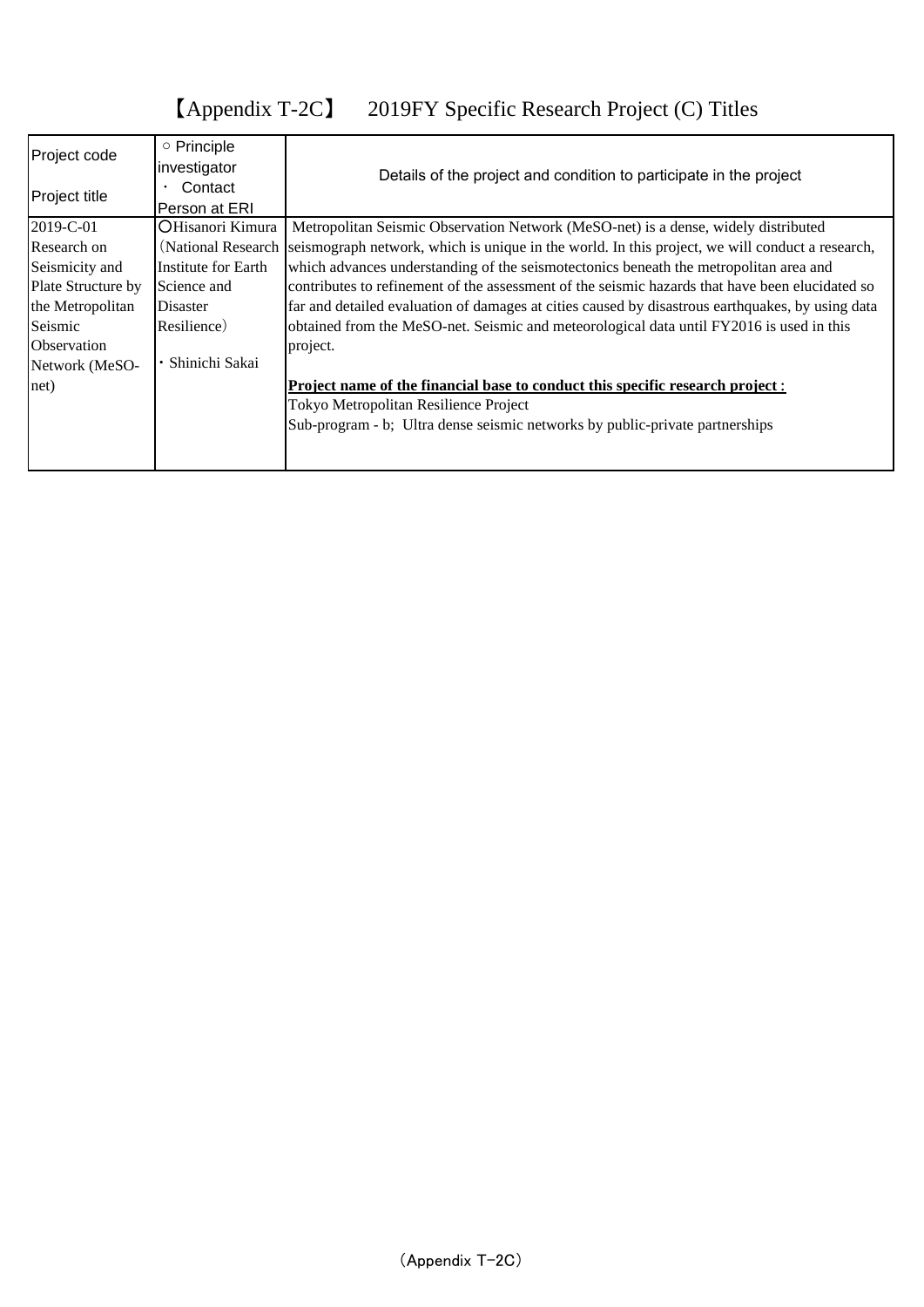### 【Appendix J-3】 2019FY List of Facilities, Observation Equipment, and Laboratory Equipment

Please refer to Joint usage URL (http://www.eri.u-tokyo.ac.jp/en/joint-usage-top/)

On publishing papers based on the results of the researches performed by using facilities in the Earthquake Research Institute joint usage program, **please acknowledge the program in the paper**. Also, please provide a copy of the paper or report to Earthquake Research Institute, joint usage section.

Examples of the appropriate format for the indication in the acknowledgments are given below.

This study was supported by ERI JURP 20XX-X-XX.

### (facilities)

| Joint Usage Code and Name<br>of facility/equipment | Information of facility           | Contact person<br>(oResponsible<br>person) | Conditions of Use and<br>Remarks | Application<br>periods |
|----------------------------------------------------|-----------------------------------|--------------------------------------------|----------------------------------|------------------------|
| 2019-F1-01                                         | Nokogiriyama:                     | oTo Be                                     |                                  |                        |
| Tsukuba Seismological                              | http://eoc.eri.u-tokyo.ac.jp/GOP/ | Advised: Details                           |                                  |                        |
| Observatory                                        | ngy.html                          | will be posted                             |                                  |                        |
|                                                    | (In Japanese only)                | on the web site                            |                                  |                        |
| Aburatsubo Geophysical                             |                                   | when the person                            |                                  |                        |
| Observatory                                        |                                   |                                            |                                  |                        |
|                                                    | Wakayama:                         | in charge of<br>these                      |                                  |                        |
| Nokogiriyama Geophysical                           | http://www.eri.u-tokyo.ac.jp/WS   | observatories for                          |                                  |                        |
| Observatory                                        | O/index.html                      | the next fiscal                            |                                  |                        |
|                                                    | (In Japanese only)                |                                            |                                  |                        |
| Wakayama Seismological                             |                                   | year is decided.                           |                                  |                        |
| Observatory                                        | Fujigawa:                         |                                            |                                  |                        |
|                                                    | http://www.eri.u-tokyo.ac.jp/fuji |                                            |                                  |                        |
| Hiroshima Seismological                            | gawa/indexJ.html                  |                                            |                                  |                        |
|                                                    | (In Japanese only)                |                                            |                                  |                        |
| Observatory                                        |                                   |                                            |                                  |                        |
| Yahiko Geophysical                                 | Muroto:                           |                                            |                                  |                        |
|                                                    | http://eoc.eri.u-tokyo.ac.jp/GOP/ |                                            |                                  |                        |
| Observatory                                        | Mrt/indexM.html                   |                                            |                                  |                        |
|                                                    | (In Japanese only)                |                                            |                                  |                        |
| Dodaira Seismological                              |                                   |                                            |                                  |                        |
| Observatory                                        |                                   |                                            |                                  |                        |
|                                                    |                                   |                                            |                                  |                        |
| Shin-etsu Seismological                            |                                   |                                            |                                  |                        |
| Observatory                                        |                                   |                                            |                                  |                        |
|                                                    |                                   |                                            |                                  |                        |
| Fujigawa Geophysical                               |                                   |                                            |                                  |                        |
| Observatory                                        |                                   |                                            |                                  |                        |
|                                                    |                                   |                                            |                                  |                        |
| Muroto Geophysical                                 |                                   |                                            |                                  |                        |
| Observatory                                        |                                   |                                            |                                  |                        |
|                                                    |                                   |                                            |                                  |                        |
| Observatories and facilities                       |                                   | ○Tsutomu                                   | Must contact with the            |                        |
| 2019-F1-02                                         |                                   |                                            |                                  | Any time, as           |
| Yatsugatake                                        |                                   | Ogawa                                      | responsible person prior         | needed.                |
| Geo-electromagnetic                                |                                   |                                            | to the application.              |                        |
| Observatory                                        |                                   |                                            |                                  |                        |
| 2019-F1-03                                         |                                   | oTo Be                                     |                                  |                        |
| Asama Volcano Observatory                          |                                   | Advised: Details                           |                                  |                        |
|                                                    |                                   | will be posted                             |                                  |                        |
| Komoro observatory of                              |                                   | on the web site                            |                                  |                        |
| Seismology and Volcanology                         |                                   | when the person                            |                                  |                        |
|                                                    |                                   | in charge of                               |                                  |                        |
| Izu-Oshima Volcano                                 |                                   | these                                      |                                  |                        |
| Observatory                                        |                                   | observatories for                          |                                  |                        |
|                                                    |                                   | the next fiscal                            |                                  |                        |
| Kirishima Volcano Observatory                      |                                   | year is decided.                           |                                  |                        |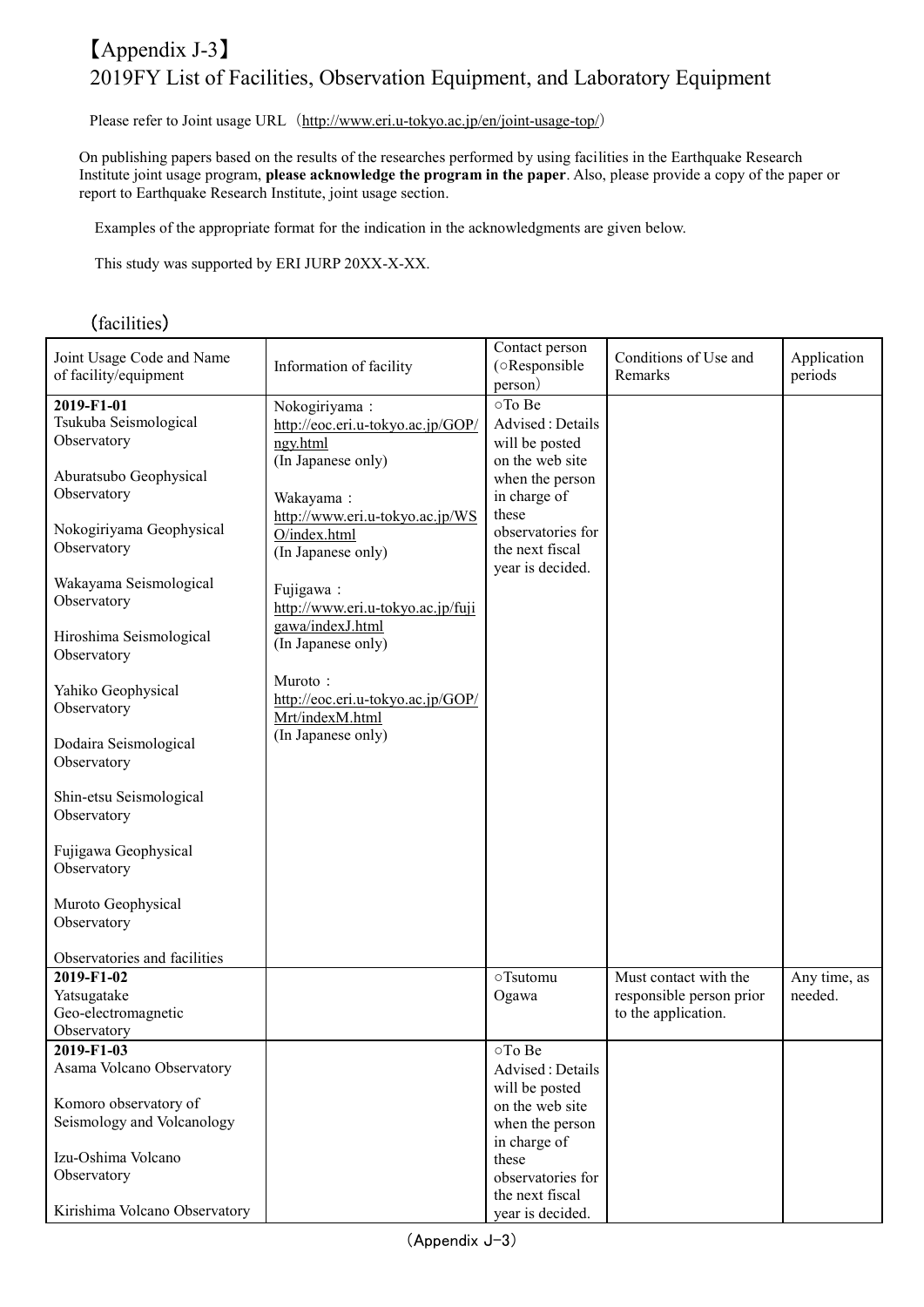| Joint Usage Code and Name<br>of facility/equipment                                                                             | Information of Equipment                                                                                                                                                                                                                                                                                                                                                                                                                                                                          | Contact person<br>(oResponsible<br>person) | Conditions of Use and<br>Remarks                                                                                                                                                                            | Application<br>periods  |
|--------------------------------------------------------------------------------------------------------------------------------|---------------------------------------------------------------------------------------------------------------------------------------------------------------------------------------------------------------------------------------------------------------------------------------------------------------------------------------------------------------------------------------------------------------------------------------------------------------------------------------------------|--------------------------------------------|-------------------------------------------------------------------------------------------------------------------------------------------------------------------------------------------------------------|-------------------------|
| 2019-F2-01<br>Data receiver system by<br>satellite communication for a<br>nation-wide seismic telemetry<br>network.            | http://eoc.eri.u-tokyo.ac.jp/eisei<br>system/riyou/data jushin riyou<br>.htm<br>(In Japanese only)                                                                                                                                                                                                                                                                                                                                                                                                | <b>oShinichi</b><br>Sakai                  | Must contact with the<br>responsible person prior<br>to the application. It is a<br>rule that the users install<br>it and maintain it by<br>themselves. Another<br>application about data<br>use is needed. | Any time, as<br>needed. |
| 2019-F2-02<br>Temporal seismic data<br>acquisition systems (incl. data<br>transfer units, seismometers and<br>recording units) | http://eoc.eri.u-tokyo.ac.jp/eisei<br>system/riyou/vsat riyou.htm<br>(In Japanese only)<br>http://eoc.eri.u-tokyo.ac.jp/eisei<br>system/riyou/chijo souti.htm<br>(In Japanese only)                                                                                                                                                                                                                                                                                                               | oShinichi<br>Sakai                         | Must contact with the<br>responsible person prior<br>to the application.<br>Not always available for<br>period of specific<br>research projects.                                                            | Any time, as<br>needed. |
| 2019-F2-04<br>Broadband-MT instruments                                                                                         | Metronix<br>1) Main unit:<br>ADU07e 19 sets<br>ADU08e 2 sets<br>2) Induction coils<br>MFS06: 24 coils<br>MFS07: 4 coils<br>MFS06e: 16 coils<br>MFS07e: 30 coils<br>Phoenix<br>1) induction coils<br>MTC50 3 coils<br>Basically, 5 component data<br>(2-component E-field and<br>3-component H-field) can be<br>measured. Sample frequency is<br>$2^$ n Hz up to 524 kHz.<br>In addition, we have some other<br>items necessary to the MT<br>survey, such as, various batteries<br>and electrodes. | ○Makoto<br>Uyeshima                        | Must contact with the<br>responsible person prior<br>to the application.<br>Please recognize that we<br>cannot let you use the<br>instruments if we have<br>some field campaigns.                           | Any time, as<br>needed. |
| 2019-F2-05<br>Network-MT voltage difference<br>measurement system                                                              | SES93: 8 channel 20 bit voltage<br>difference acquisition systems<br>developed by ADOSYSTEMS.<br>We have about 20 instruments.<br>Sampling interval is 0.1, 1 or 10<br>S.<br>SESNET93: Data transfer units.                                                                                                                                                                                                                                                                                       | ○Makoto<br>Uyeshima                        | Must contact with the<br>responsible person prior<br>to the application.<br>Please recognize that we<br>cannot let you use the<br>instruments if we have<br>some field campaigns.                           | Any time, as<br>needed. |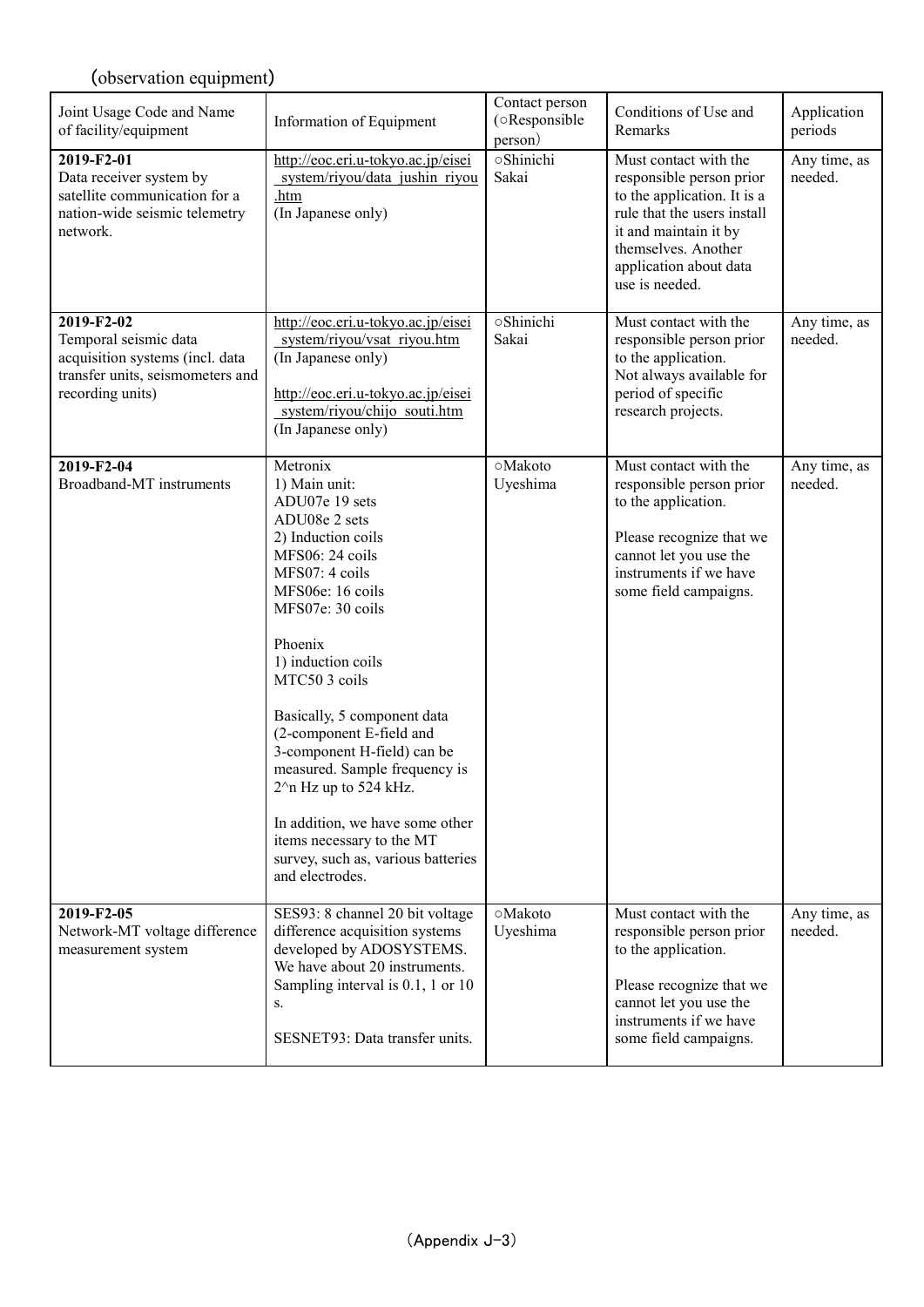| Joint Usage Code and Name<br>of facility/equipment                    | Information of Equipment                                                                                                                                                                                                                                                                                                                                                                                                                                                                                                                   | Contact person<br>(oResponsible<br>person) | Conditions of Use and<br>Remarks                                                                                                                                                            | Application<br>periods  |
|-----------------------------------------------------------------------|--------------------------------------------------------------------------------------------------------------------------------------------------------------------------------------------------------------------------------------------------------------------------------------------------------------------------------------------------------------------------------------------------------------------------------------------------------------------------------------------------------------------------------------------|--------------------------------------------|---------------------------------------------------------------------------------------------------------------------------------------------------------------------------------------------|-------------------------|
| 2019-F2-06※<br>Marine heat flow measurement<br>system                 | The system consists of a data<br>logger, probes, temperature<br>sensors, weight, and an acoustic<br>pinger. Heat flow is measured<br>by penetrating a probe equipped<br>with multiple temperature<br>sensors into seafloor sediment.<br>An instrument for thermal<br>conductivity measurement on<br>sediment samples (Quick<br>Thermal Conductivity Meter,<br>Kyoto Electronics<br>Manufacturing Co., Ltd.) is also<br>available.                                                                                                          | ○Makoto<br>Yamano                          | Users must have an<br>experience in marine heat<br>flow measurement,<br>unless they conduct<br>cooperative research with<br>the Earthquake Research<br>Institute.                           | Any time, as<br>needed. |
| 2019-F2-07<br>Portable broadband seismic<br>observation system(1)     | Broadband seismometers:<br>CMG3T, STS2<br>Recorders:<br>REKTEK130<br>40 sets                                                                                                                                                                                                                                                                                                                                                                                                                                                               | ○Kawakatsu<br>Hitoshi                      | Data have to become<br>open in public at the data<br>center of OHRC, ERI<br>after 2-3 years of<br>moratorium period.<br>For the system<br>availability, consult with<br>the contact person. | Any time, as<br>needed. |
| 2019-F2-08※<br>Portable broadband seismic<br>observation system $(2)$ | Broadband seismometers<br>(Nanometrics Inc., Canada)<br>Trillium 120PA<br>Number of equipment: 14                                                                                                                                                                                                                                                                                                                                                                                                                                          | oJun Oikawa                                | Must contact with the<br>responsible person prior<br>to the application.                                                                                                                    | Any time, as<br>needed. |
| 2019-F2-09※<br>Absolute gravimeter                                    | FG5 gravimeter with 1-2<br>microgal accuracy<br>manufactured by<br>microg-Lacoste corp., U.S.A.                                                                                                                                                                                                                                                                                                                                                                                                                                            | o Yuichi<br>Imanishi                       | Must contact with the<br>responsible person prior<br>to the application.                                                                                                                    | Any time, as<br>needed. |
| 2019-F2-10※<br>Lacoste & Romberg Land<br>gravimeter                   | Spring gravimeter with 10<br>microgal accuracy manufactured<br>by microg-Lacoste corp., U.S.A.                                                                                                                                                                                                                                                                                                                                                                                                                                             | o Yuichi<br>Imanishi                       | Operational instruction<br>should be understood.                                                                                                                                            | Any time, as<br>needed. |
| 2019-F2-11※<br>Potable strong motion<br>observation system            | Potable strong motion<br>observation system(Revision of<br>SMAR-6A3P)<br>16 equipment with amplifier(16<br>JEP-6A3P sensors with 1V/G)<br>(Akashi Corporation)<br>5 equipment without amplifier<br>(5 JEP-6A3P sensors with<br>10V/G<br>(Akashi Corporation)<br>10 logger LS-7000XT(Hakusan<br>Corporation)<br>10 logger LS-7000<br>(Hakusan Corporation)<br>*A single set consists of an<br>equipment and a logger.<br><b>※20</b> sets are available.<br>*Amplifier gain is a<br>multiplication of 1, 20, 50, 100<br>and 0.1, 1, 10, 100. | <b>Kazuki</b><br>Koketsu                   | Must contact with the<br>responsible person prior<br>to the application.                                                                                                                    | Any time, as<br>needed. |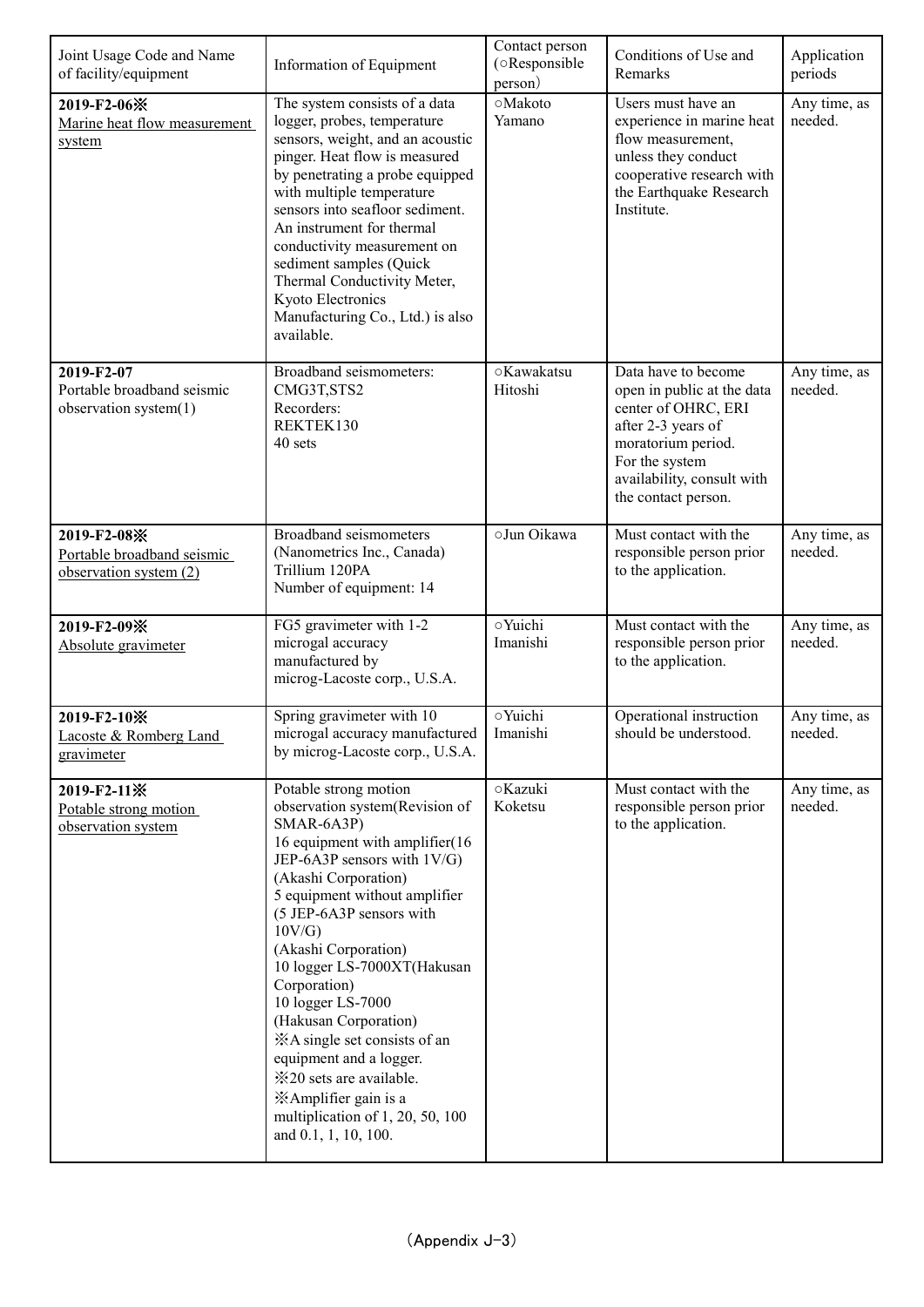| Joint Usage Code and Name<br>of facility/equipment                                      | Information of Equipment                                                                                                                                                                                                                                                                                                                                                                                                                              | Contact person<br>(oResponsible<br>person)   | Conditions of Use and<br>Remarks                                                                                                                                                  | Application<br>periods  |
|-----------------------------------------------------------------------------------------|-------------------------------------------------------------------------------------------------------------------------------------------------------------------------------------------------------------------------------------------------------------------------------------------------------------------------------------------------------------------------------------------------------------------------------------------------------|----------------------------------------------|-----------------------------------------------------------------------------------------------------------------------------------------------------------------------------------|-------------------------|
| 2019-F2-12<br>Volcanic gas observation<br>system                                        |                                                                                                                                                                                                                                                                                                                                                                                                                                                       | oJun Oikawa                                  | Must contact with the<br>responsible person prior<br>to the application.                                                                                                          | Any time, as<br>needed. |
| 2019-F2-13<br>Ultra-long period MT<br>instruments                                       | LEMI-417 fluxgate MT<br>observation instruments. We<br>have 6 instruments. 4<br>component E-fields and<br>3-component H-fields can be<br>measured with 1s sampling.                                                                                                                                                                                                                                                                                   | ○Makoto<br>Uyeshima,<br>Hisayoshi<br>Shimizu | Must contact with the<br>responsible person prior<br>to the application.<br>Please recognize that we<br>cannot let you use the<br>instruments if we have<br>some field campaigns. | Any time, as<br>needed. |
| 2019-F2-14<br>High accuracy gyro-compass<br>system                                      | A SOKIA's GP1X manual<br>gyro-compass system.<br>Measurement accuracy is 20<br>angle-seconds.                                                                                                                                                                                                                                                                                                                                                         | ○Makoto<br>Uyeshima,<br>Hisayoshi<br>Shimizu | Must contact with the<br>responsible person prior<br>to the application.                                                                                                          | Any time, as<br>needed. |
| 2019-F2-15※<br>3D deep-sea current profiler<br>system                                   | NORTEK Aquadopp - 6000m<br>1 system<br>(http://www.nortek-as.com/en/pr<br>oducts/CurrentMeter/Aquadopp<br>6k)<br>A current profiling system by<br>combination of the Doppler<br>current profiler (Aquadopp) and<br>the Ti sphere transponder system<br>of a self pop-up recovery, which<br>enables 10 s interval observation<br>of more than one-year-long by<br>the external power supply. Use<br>of the current profiler only is<br>also available. | oHajime<br>Shiobara                          | Must contact with the<br>responsible person prior<br>to the application.                                                                                                          | Any time, as<br>needed. |
| 2019-F2-16<br>High accuracy broad-band<br>voltage difference measurement<br>instruments | NT System Design's Elog1k.<br>We can measure 2-component<br>voltage differences at 1024Hz or<br>32 Hz with 24 bit accuracy. Very<br>low power consumption(1.8W).                                                                                                                                                                                                                                                                                      | ○Makoto<br>Uyeshima                          | Must contact with the<br>responsible person prior<br>to the application.                                                                                                          | Any time, as<br>needed. |
| 2019-M-01<br>Specific equipment ·<br>Seismometers(1Hz, Lennarz<br>electronic GmbH)      | LE-3Dlite MkII 30 sets<br>LE-3Dlite MkIII44 sets                                                                                                                                                                                                                                                                                                                                                                                                      | <b>Shinichi</b><br>Sakai                     | Normal usage period<br>(less than 2 months)<br>Application required for<br>longer usage in June.                                                                                  | Any time, as<br>needed. |
| 2019-M-02<br>Specific equipment • Low<br>electric power data recording<br>units         | HKS-9700a-0505 30 sets<br>LS-8800 44 sets                                                                                                                                                                                                                                                                                                                                                                                                             | <b>Shinichi</b><br>Sakai                     | Normal usage period<br>(less than 2 months)<br>Application required for<br>longer usage in June.                                                                                  | Any time, as<br>needed. |
| 2019-M-03<br>Specific equipment •<br>Broad-band seismometers                            | Trillium-120PA 6 sets                                                                                                                                                                                                                                                                                                                                                                                                                                 | <b>Shinichi</b><br>Sakai                     | Normal usage period<br>(less than 2 months)<br>Application required for<br>longer usage in June.                                                                                  | Any time, as<br>needed. |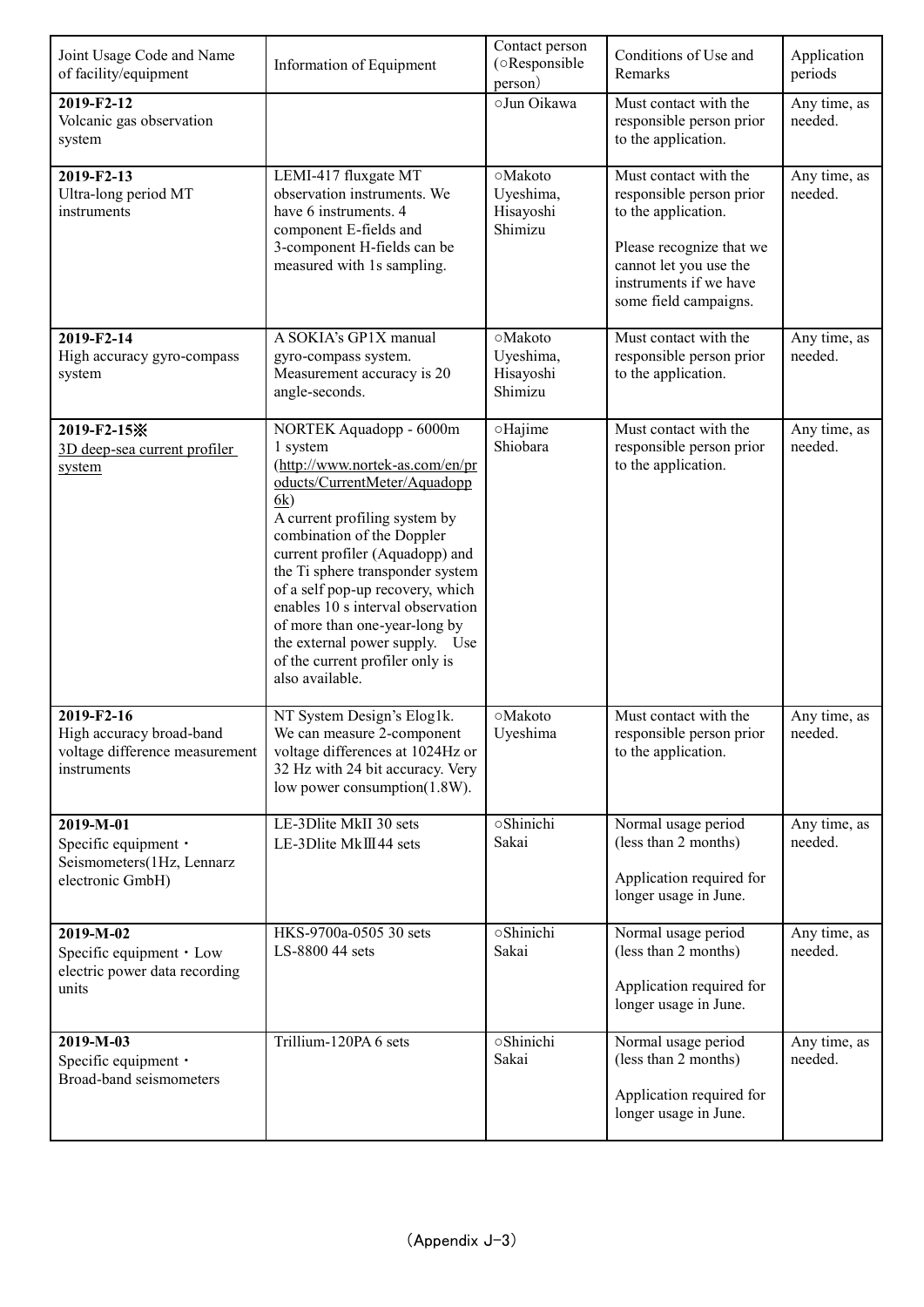| Joint Usage Code and Name<br>of facility/equipment                               | Information of Equipment        | Contact person<br>(oResponsible)<br>person) | Conditions of Use and<br><b>Remarks</b>                                                          | Application<br>periods  |
|----------------------------------------------------------------------------------|---------------------------------|---------------------------------------------|--------------------------------------------------------------------------------------------------|-------------------------|
| $2019-M-04$<br>Specific equipment •<br>Nanometrics data recording<br>units       | Centaur digital recorder 6 sets | ○Shinichi<br>Sakai                          | Normal usage period<br>(less than 2 months)<br>Application required for<br>longer usage in June. | Any time, as<br>needed. |
| $2019-M-05$<br>Specific equipment $\cdot$<br>Broad-band seismometers             | TS17840/Trillium-120PA 9 sets   | ○Shinichi<br>Sakai                          | Normal usage period<br>(less than 2 months)<br>Application required for<br>longer usage in June. | Any time, as<br>needed. |
| 2019-M-06<br>Specific equipment $\cdot$<br>Seismic/volcanic observation<br>units | $LF-1100R/LF-2100R9$ sets       | <b>Shinichi</b><br>Sakai                    | Normal usage period<br>(less than 2 months)<br>Application required for<br>longer usage in June. | Any time, as<br>needed. |

## (laboratory equipment)

| Joint Usage Code and Name<br>of facility/equipment                                      | Information of Equipment                                                                                                                               | Contact person<br>(oResponsible<br>person)                     | Conditions of Use and<br>Remarks                                                                                                                           | Application<br>periods  |
|-----------------------------------------------------------------------------------------|--------------------------------------------------------------------------------------------------------------------------------------------------------|----------------------------------------------------------------|------------------------------------------------------------------------------------------------------------------------------------------------------------|-------------------------|
| 2019-F3-01<br>Controlled Seismic source                                                 | Minivibrator T-15000 (IVI, Inc.)                                                                                                                       | ○Hiroshi Sato,<br>Tatsuya<br>Ishiyama                          | Users are required to have<br>precise and detailed<br>knowledges on how to use<br>the controlled Seismic<br>source.                                        | Any time, as<br>needed. |
| 2019-F3-02<br>Computer system of<br>Earthquake and Volcano<br><b>Information Center</b> | http://wwweic.eri.u-tokyo.ac.jp/<br>computer/manual/eic2015/index<br>.php?English                                                                      | ○Head of<br>Earthquake<br>and Volcano<br>Information<br>Center | Limited to academic use<br>and along with the purpose<br>of ERI, according to the<br>rule. Apply directly to ERI,<br>if joint usage fund is not<br>needed. | Any time, as<br>needed. |
| 2019-F3-03<br>Rock Fracture Apparatus with<br>Data Acquisition System                   | http://www.eri.u-tokyo.ac.jp/gijy<br>utsubu/jikken/<br>(In Japanese only)                                                                              | oShingo<br>Yoshida,<br>Masao<br>Nakatani                       | Must contact with the<br>responsible person prior to<br>the application.                                                                                   | Any time, as<br>needed. |
| 2019-F3-05<br>XRF spectrometer                                                          | <b>RIGAKU</b><br>Wavelength dispersive-X-ray<br>fluorescence spectrometer<br><b>ZSX Primus II</b><br>http://www.rigaku.com/en/produ<br>cts/xrf/primus2 | ○Atsushi<br>Yasuda                                             | All users were requested to<br>receive instruction<br>beforehand upon contact to<br>responsible persons.<br>Consumables were users'<br>pocket.             |                         |
| 2019-F3-06※<br>Vibration testing system                                                 | <b>EMIC Corp. Vibration testing</b><br>system<br>F-1400BD/LAS15<br>Horizontal or vertical shaking<br>$table(1-axis)$                                   | ○ Akito Araya                                                  | Must contact with the<br>responsible person prior to<br>the application. Operate the<br>equipment by yourself in<br>principle.                             | Any time, as<br>needed. |
| 2019-F3-07※<br>Laser source equipment                                                   | NEOARK Corp. Frequency<br>stabilized He-Ne laser<br>Emission wavelength 633nm<br>(red light)                                                           | ○ Akito Araya                                                  | Must contact with the<br>responsible person prior to<br>the application.                                                                                   | Any time, as<br>needed. |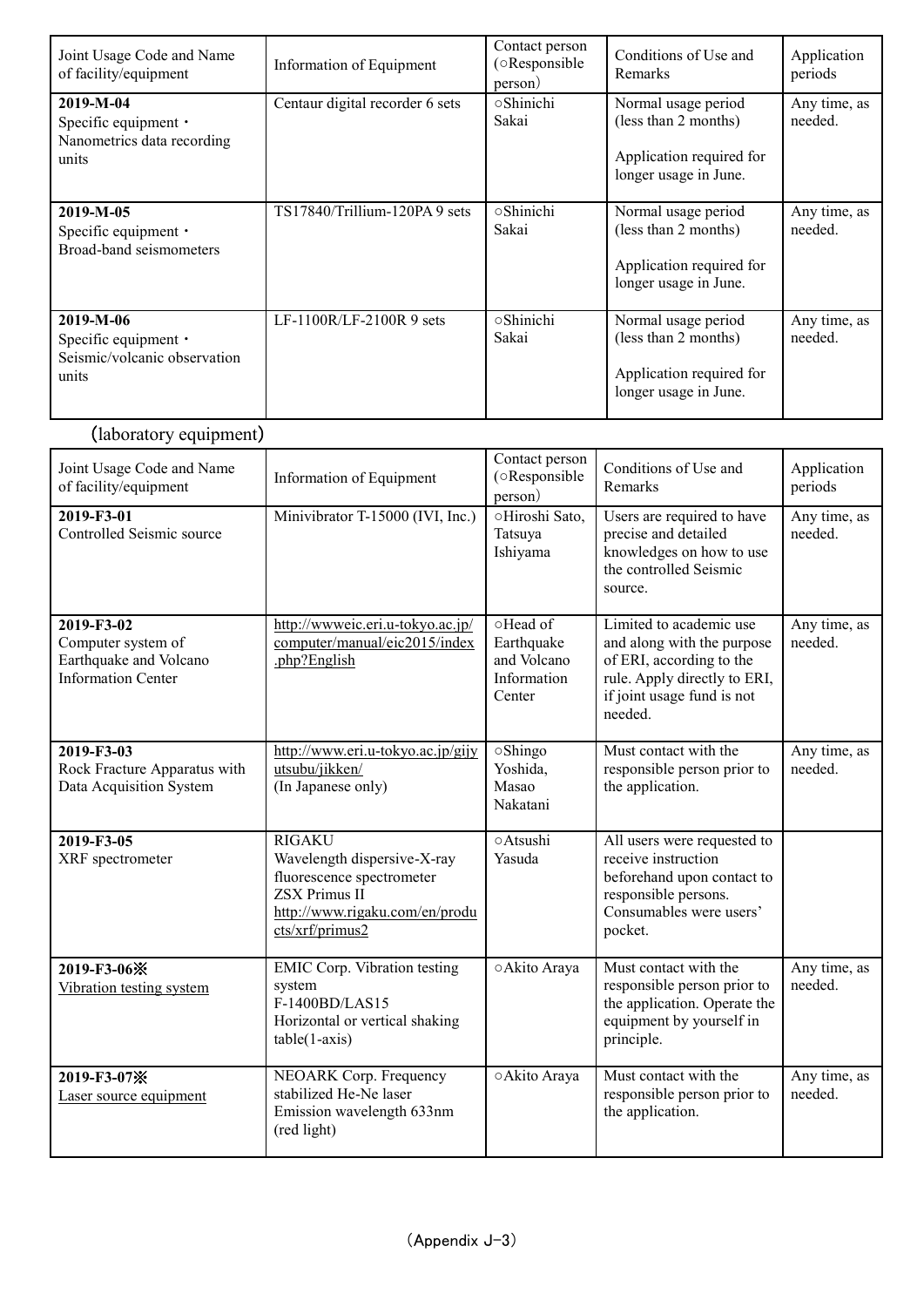| Joint Usage Code and Name<br>of facility/equipment                                     | Information of Equipment                                                                                                                                                                                                                                                                                                      | Contact person<br>(oResponsible<br>person)                     | Conditions of Use and<br>Remarks                                                                                                                                                                                                                                   | Application<br>periods  |
|----------------------------------------------------------------------------------------|-------------------------------------------------------------------------------------------------------------------------------------------------------------------------------------------------------------------------------------------------------------------------------------------------------------------------------|----------------------------------------------------------------|--------------------------------------------------------------------------------------------------------------------------------------------------------------------------------------------------------------------------------------------------------------------|-------------------------|
| 2019-F3-08<br>National Seismogram Data<br>System                                       |                                                                                                                                                                                                                                                                                                                               | ○Head of<br>Earthquake<br>and Volcano<br>Information<br>Center | System to use national<br>seismogram data, jointly<br>operated with Japanese<br>universities. Consult with<br>corresponding faculty.                                                                                                                               | Any time, as<br>needed. |
| 2019-F3-09<br>Karl Fischer moisture titrator<br>(Coulometric titration)                | Kyoto Electronics<br>Manufacturing Co., Ltd.<br>Karl Fischer moisture titrator<br>(Coulometric titration)<br>$<$ MKC-610 $>$<br>http://www.kyoto-kem.com/en/p<br>roduct-category/karl/<br>Evaporator for measurement of<br>water in rocks<br>$<$ ADP-512 $>$<br>http://www.kyoto-kem.com/en/p<br>roduct-category/option-karl/ | ○Kenji Mibe                                                    | All users must be trained<br>before operating the<br>machine.<br>It is requested that all<br>applicants discuss their<br>projects with contact<br>person before submitting<br>the proposal.<br>The chemicals for<br>measurements have to be<br>purchased by users. | Any time, as<br>needed. |
| 2019-F3-10<br>Laser diffraction particle-size<br>analyzer(wet dispersion<br>condition) | Sympatec<br>HELOS/KF-RODOS-QUIXEL<br>System                                                                                                                                                                                                                                                                                   | <b>oFukashi</b><br>Maeno                                       | All users are required to<br>receive instruction from<br>contact persons and to<br>adjust schedule.                                                                                                                                                                | Any time, as<br>needed. |
| 2019-F3-11※<br>Equipment set for thermometer<br>calibration                            | Fluke 1586A, 9142, 7103 etc.<br>Thermostatic bath(-30 degC to<br>150 degC), thermistor scanner,<br>and so on                                                                                                                                                                                                                  | ⊙Masao<br>Nakatani                                             | Must contact with the<br>responsible person prior to<br>the application. Operate the<br>equipment by yourself in<br>principle.                                                                                                                                     | Any time, as<br>needed  |

※Detailed information posted at Earthquake Research Institute, joint usage page.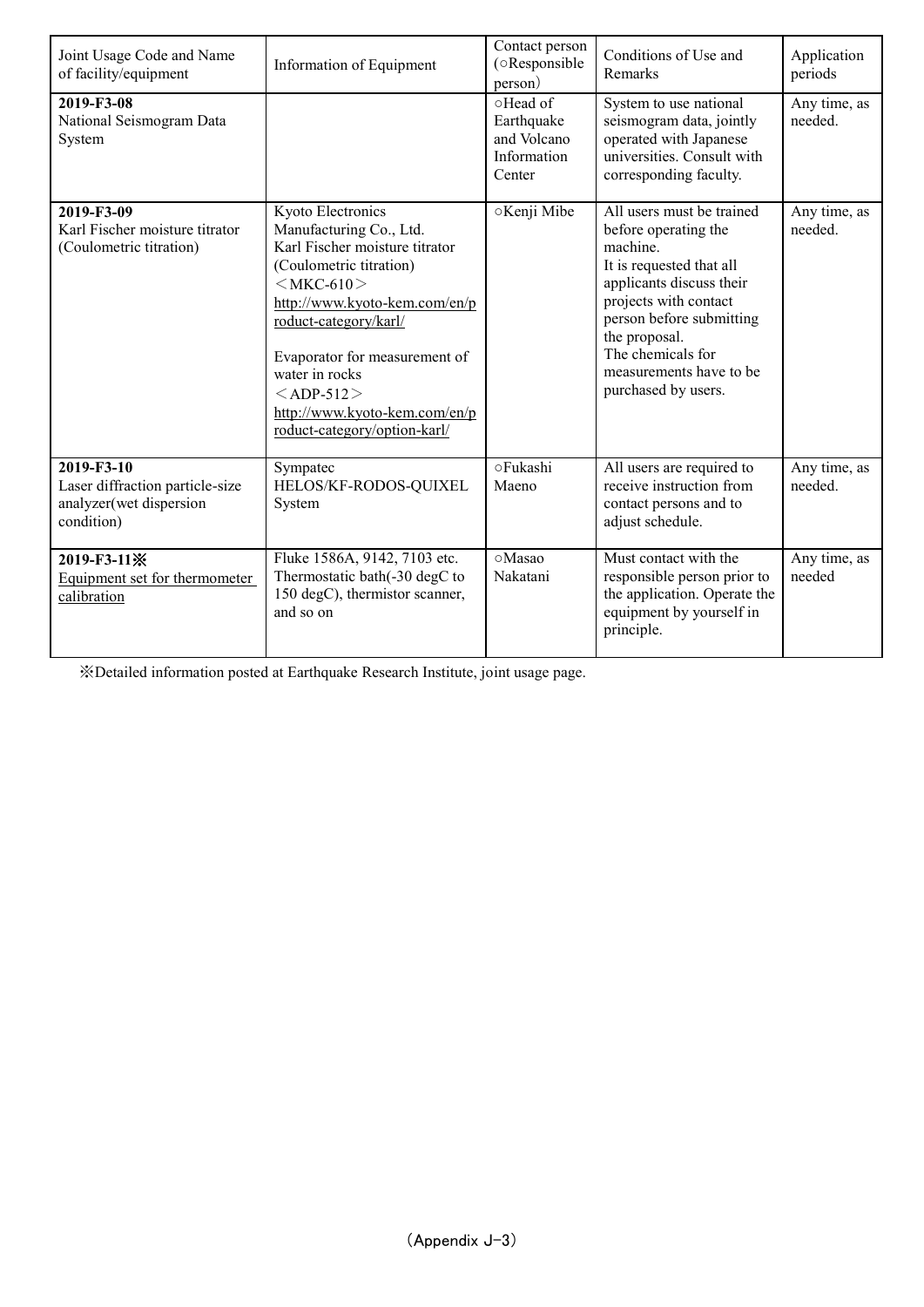## 【Appendix J-4】 2019 FY List of earthquake and other Earth Science Data and Records

Please also refer the our database page [\(http://www.eri.u-tokyo.ac.jp/en/publication/\)](http://www.eri.u-tokyo.ac.jp/en/publication/)

On publishing papers based on the results of the researches performed by using facilities in the Earthquake Research Institute joint usage program, **please acknowledge the program in the paper**. Also, please provide a copy of the paper or report to Earthquake Research Institute, joint usage section.

Examples of the appropriate format for the indication in the acknowledgments are given below.

This study was supported by ERI JURP 20XX-X-XX.

| Joint Usage Code and Name                  | Contact person                                       | Conditions of Use and Related URL                                                       | Application             |
|--------------------------------------------|------------------------------------------------------|-----------------------------------------------------------------------------------------|-------------------------|
| of data/records                            | (oResponsible person)                                |                                                                                         | periods                 |
| 2019-D-01                                  | oHead of Committee for                               | Advance appointment required. Inquire about                                             | Any time, as<br>needed. |
| WWSSN Seismogram<br>microfiche             | old seismograms and<br>mareograms                    | paper supplies.<br>http://wwweic.eri.u-tokyo.ac.jp/wwssn/filmlist.htm                   |                         |
|                                            |                                                      |                                                                                         |                         |
|                                            |                                                      |                                                                                         |                         |
| 2019-D-02                                  | oHead of Committee for                               | Use microfiche archives. Original records can be                                        | Any time, as            |
| Historical seismograms                     | old seismograms and                                  | used with ERI staff.                                                                    | needed.                 |
|                                            | mareograms                                           | http://wwweic.eri.u-tokyo.ac.jp/susu/<br>(In Japanese only)                             |                         |
|                                            |                                                      |                                                                                         |                         |
| 2019-D-03                                  | oHead of Committee for                               | Copies can be made in library.                                                          | Any time, as            |
| Seismological Bulletin,                    | old seismograms and                                  | <b>Bulletins:</b>                                                                       | needed.                 |
| Selected newspaper articles,               | mareograms                                           | http://wwweic.eri.u-tokyo.ac.jp/record-J/index.htm                                      |                         |
| Foreign seismological reports              |                                                      | Foreign seismological reports:                                                          |                         |
|                                            |                                                      | http://wwweic.eri.u-tokyo.ac.jp/record-W/index.ht                                       |                         |
|                                            |                                                      | ml                                                                                      |                         |
|                                            |                                                      |                                                                                         |                         |
| 2019-D-04<br>Earthquake data of Center for | ○To Be Advised: Details                              | Data should be used under the treatment of<br>earthquake data of Japanese universities. |                         |
| Geophysical Observation and                | will be posted on the web<br>site when the person in |                                                                                         |                         |
| Instrumentation                            | charge of the date for the                           |                                                                                         |                         |
|                                            | next fiscal year is                                  |                                                                                         |                         |
|                                            | decided.                                             |                                                                                         |                         |
| 2019-D-05                                  | ○To Be Advised: Details                              | Application required under the treatment on                                             |                         |
| Nation-wide earthquake data                | will be posted on the web                            | earthquake data transfer by satellite                                                   |                         |
| transfer by satellite                      | site when the person in                              | communication system.                                                                   |                         |
| communication system and                   | charge of the date for the                           | http://eoc.eri.u-tokyo.ac.jp/eisei system/riyou/data                                    |                         |
| other facilities                           | next fiscal year is                                  | jushin riyou.htm                                                                        |                         |
|                                            | decided.                                             | (In Japanese only)                                                                      |                         |
| 2019-D-06                                  | ○Head of Earthquake and                              | Hypocenter data can be accessed through                                                 | Any time, as            |
| Japan University Network                   | Volcano Information                                  | anonymous ftp.                                                                          | needed.                 |
| Earthquake Catalog(JUNEC)                  | Center                                               | ftp://ftp.eri.u-tokyo.ac.jp/pub/data/junec/                                             |                         |
|                                            |                                                      | Arrival time data can be provided by CD,                                                |                         |
|                                            |                                                      | according to rule among the universities.                                               |                         |
| $2019 - D - 07$                            | ○Head of Volcano                                     | Must contact with the responsible person prior to                                       | Any time, as            |
| Seismic data of Asama,                     | Research Center                                      | the application.                                                                        | needed.                 |
| Izu-Oshima, Kirishima, and                 |                                                      |                                                                                         |                         |
| Fuji volcanoes                             |                                                      |                                                                                         |                         |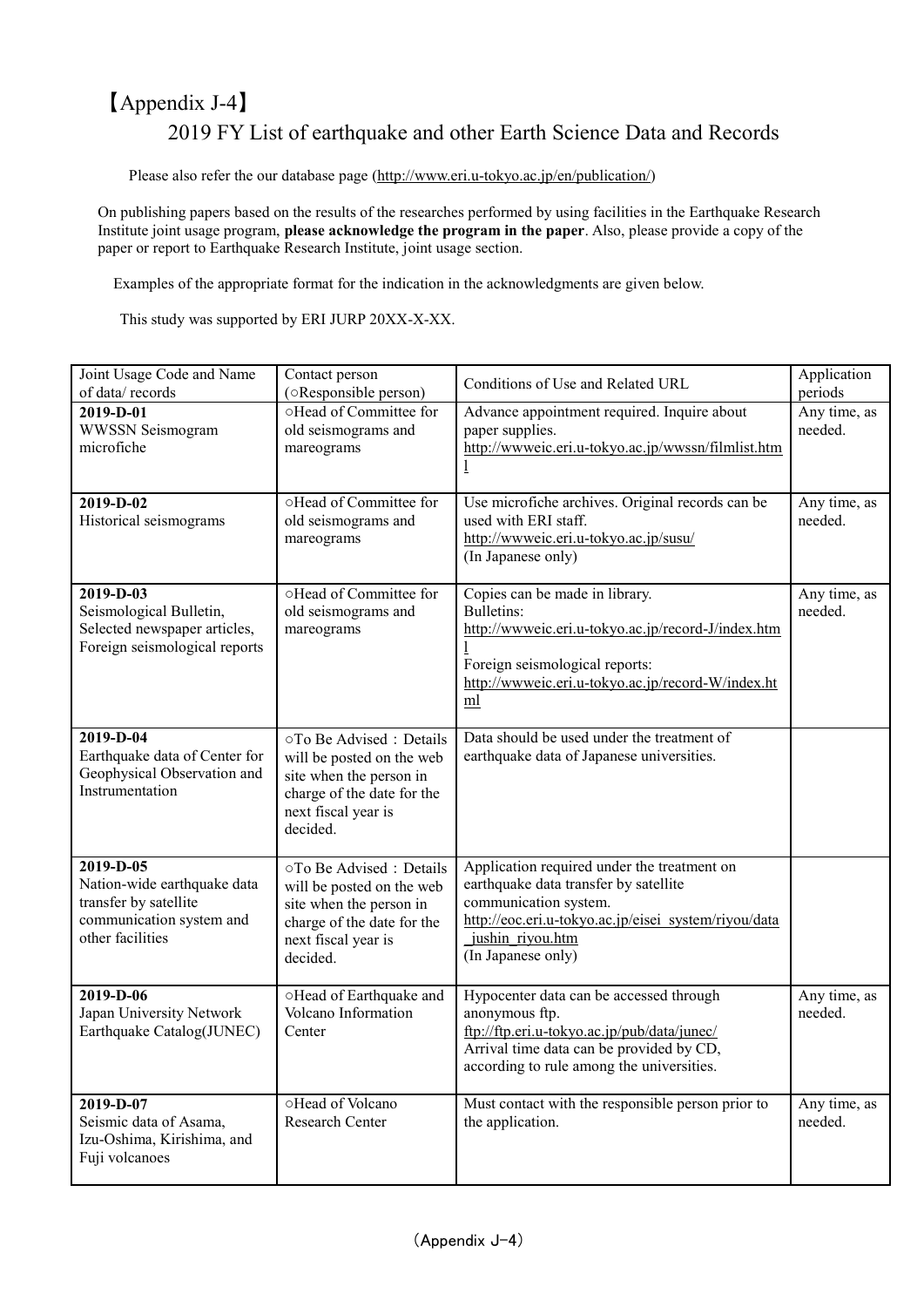| Joint Usage Code and Name<br>of data/records                                                                     | Contact person<br>(oResponsible person)                                                                                                          | Conditions of Use and Related URL                                                                                                                                                                                                                                                                                                                                                                                                                                                                                                                                                                                                                                                                                                                                | Application<br>periods  |
|------------------------------------------------------------------------------------------------------------------|--------------------------------------------------------------------------------------------------------------------------------------------------|------------------------------------------------------------------------------------------------------------------------------------------------------------------------------------------------------------------------------------------------------------------------------------------------------------------------------------------------------------------------------------------------------------------------------------------------------------------------------------------------------------------------------------------------------------------------------------------------------------------------------------------------------------------------------------------------------------------------------------------------------------------|-------------------------|
| 2019-D-08<br>Broadband Seismic Waveform<br>Data(1)                                                               | ○Head of Ocean<br>Hemisphere Research<br>Center                                                                                                  | none.<br>http://ohpdmc.eri.u-tokyo.ac.jp/dataset/permanent/<br>seismological/index.html                                                                                                                                                                                                                                                                                                                                                                                                                                                                                                                                                                                                                                                                          | Any time, as<br>needed. |
| 2019-D-10<br>New J-array seismogram data                                                                         | ○Head of Earthquake and<br>Volcano Information<br>Center                                                                                         | Can be used through website.<br>http://jarray.eri.u-tokyo.ac.jp/                                                                                                                                                                                                                                                                                                                                                                                                                                                                                                                                                                                                                                                                                                 | Any time, as<br>needed. |
| 2019-D-11<br>Earthquake data in Nikko<br>region, Northern Kanto,<br>Japan, in 1993                               | ○To Be Advised: Details<br>will be posted on the web<br>site when the person in<br>charge of the date for the<br>next fiscal year is<br>decided. | Treatment of data usage by participants of the<br>1993 Nikko seismic observation.                                                                                                                                                                                                                                                                                                                                                                                                                                                                                                                                                                                                                                                                                |                         |
| 2019-D-12<br>Strong motion observation<br>database (mainly Suruga bay,<br>Izu peninsula, and Ashigara<br>valley) | ○ Kazuki Koketsu                                                                                                                                 | http://smsd.eri.u-tokyo.ac.jp/smad/                                                                                                                                                                                                                                                                                                                                                                                                                                                                                                                                                                                                                                                                                                                              | Any time, as<br>needed. |
| 2019-D-13<br>Copies of old historical<br>documents and interpretation                                            | ○Kenji Satake                                                                                                                                    | No limitation<br>Copies and interpretation of a part of special<br>database of ERI library.<br>http://wwweic.eri.u-tokyo.ac.jp/dl/meta_pub/G000<br>0002erilib<br>(In Japanese only)                                                                                                                                                                                                                                                                                                                                                                                                                                                                                                                                                                              | Any time, as<br>needed. |
| 2019-D-14<br>Geoelectromagnetic<br><b>Observation Database</b>                                                   | ○Makoto Uyeshima                                                                                                                                 | Must contact with the responsible person prior to<br>the application.                                                                                                                                                                                                                                                                                                                                                                                                                                                                                                                                                                                                                                                                                            | Any time, as<br>needed. |
| 2019-D-15<br>Provisional data at<br>Yatsugatake<br>geo-electromagnetic<br>observatory                            | ○Tsutomu Ogawa                                                                                                                                   | Those who wish to use the data should contact the<br>contact person at the ERI for arrangement and<br>submit an application.                                                                                                                                                                                                                                                                                                                                                                                                                                                                                                                                                                                                                                     | Any time, as<br>needed. |
| 2019-D-16<br>Heat flow dataset                                                                                   | ○Makoto Yamano                                                                                                                                   | No limitation.<br>Compilation of heat flow data in the northwest<br>Pacific area, covering an area from 0 to 60°N and<br>from 120 to 160°E, which includes the whole<br>Philippine Sea, Japan Sea, and Sea of Okhotsk. It<br>consists of station name, coordinates, altitude (or<br>water depth), number of temperature<br>measurements, maximum measurement depth,<br>temperature gradient, number of thermal<br>conductivity measurements, average thermal<br>conductivity, heat flow, reference and year of<br>publication. The heat flow values measured with<br>submersibles or ROVs and those estimated from<br>depths of gas hydrate BSRs (bottom simulating<br>reflectors) are not included. The values less than or<br>equal to zero are also excluded. | Any time, as<br>needed. |